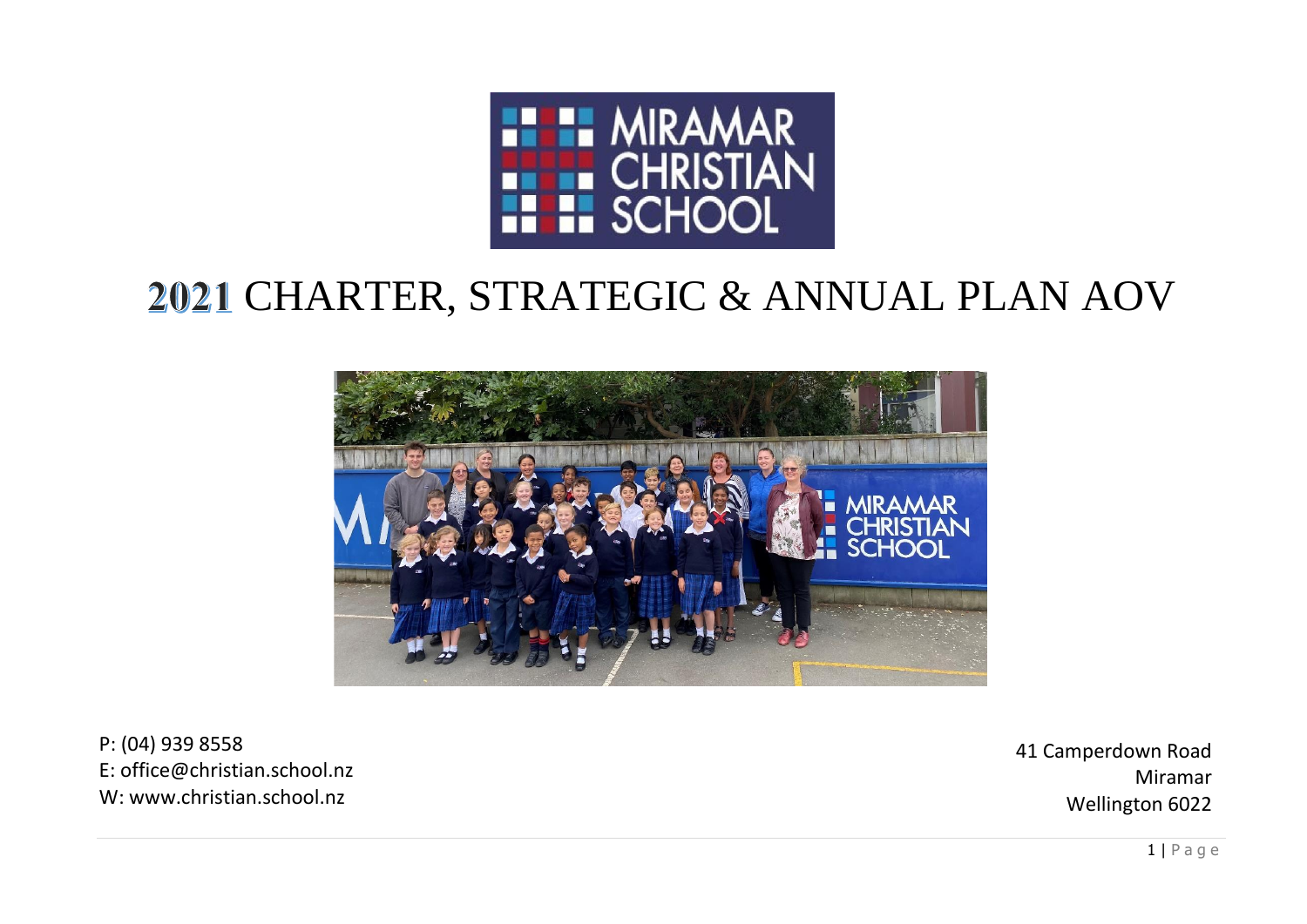### **Our Mission**

For each learner, the school community will provide quality learning opportunities that encourage Christian perspectives and affirm Biblical principles.

### **Our Vision**

To provide and promote a Christ centred environment where ākonga experience God. To develop personal commitment that is expressed through their Godly **Character** which allows the ākonga to excel (**Excellence**) and is expressed through their involvement with the **Community**.

| <b>Our Values</b>                                                                                              |                                                                                                                                                                                                                                                                           |                                                                                                                                                                                                                                  |  |  |  |  |
|----------------------------------------------------------------------------------------------------------------|---------------------------------------------------------------------------------------------------------------------------------------------------------------------------------------------------------------------------------------------------------------------------|----------------------------------------------------------------------------------------------------------------------------------------------------------------------------------------------------------------------------------|--|--|--|--|
| <b>Character</b>                                                                                               | <b>Excellence</b>                                                                                                                                                                                                                                                         | <b>Community</b>                                                                                                                                                                                                                 |  |  |  |  |
| We honour God.                                                                                                 | <b>We lead for God</b>                                                                                                                                                                                                                                                    | <b>We serve God</b>                                                                                                                                                                                                              |  |  |  |  |
| We value developing Godly character and<br>integrity in our lives.<br>We value God's involvement in our lives. | We value the giving of our best and the<br>development of excellence.<br>We value the talents, gifts and abilities that are<br>unique to each learner.<br>We value learning, the acquisition and<br>application of knowledge, in the context of a<br>Biblical world view. | We value justice and mercy.<br>We value cultural diversity and inclusiveness.<br>We value being good stewards of the resources<br>in our community.<br>We value making a difference in our school,<br>local and wider community. |  |  |  |  |
|                                                                                                                |                                                                                                                                                                                                                                                                           |                                                                                                                                                                                                                                  |  |  |  |  |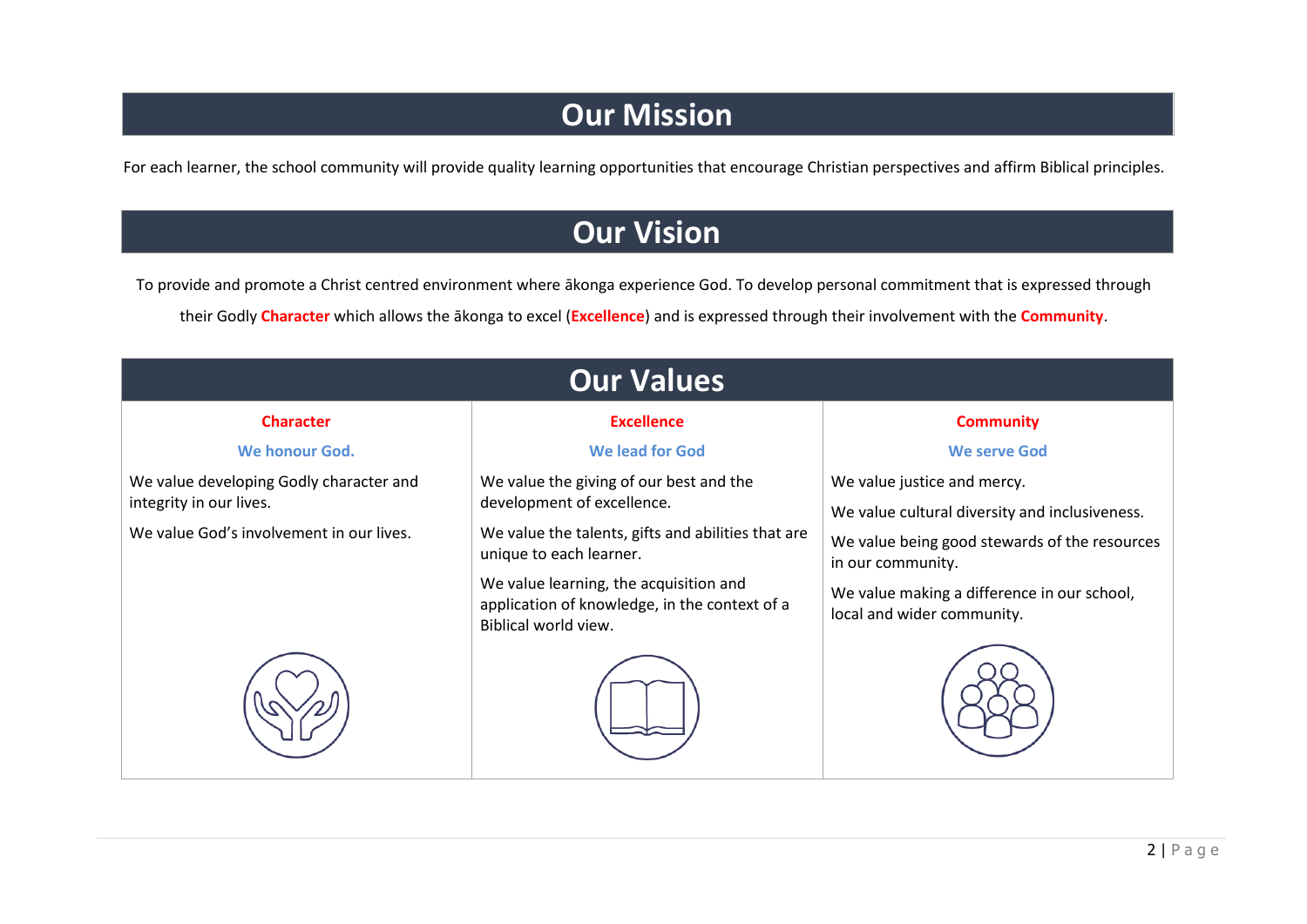## **Curriculum Principles for Miramar Christian School**

These principles underpin why we teach what we teach.

| <b>Miramar Christian School</b><br>Principles to underpin the design of our school's curriculum                                                                                                                                                                                                                                                                                                                                                                                                                                                                                                                                                  | <b>NZ Curriculum Principles</b><br>Curriculum practice throughout our school is underpinned by and<br>consistent with the NZC                                                                                                                                                                                                                                                                                                                   |
|--------------------------------------------------------------------------------------------------------------------------------------------------------------------------------------------------------------------------------------------------------------------------------------------------------------------------------------------------------------------------------------------------------------------------------------------------------------------------------------------------------------------------------------------------------------------------------------------------------------------------------------------------|-------------------------------------------------------------------------------------------------------------------------------------------------------------------------------------------------------------------------------------------------------------------------------------------------------------------------------------------------------------------------------------------------------------------------------------------------|
| <b>Treaty of Waitangi</b><br>Our curriculum acknowledges the principles of the Treaty of<br>Waitangi, and the bicultural foundations of Aotearoa New Zealand.<br>All akonga have the opportunity to acquire knowledge of te reo<br>Māori me ōna tikanga (Māori language and customs).<br><b>Cultural Diversity</b><br>Our curriculum reflects Wellington's cultural diversity and in<br>particular the diversity present at Miramar Christian School. We<br>value the histories and traditions and arts of all our families and<br>communities. We celebrate and support the different ethnicities in<br>our school whenever we can. (Community) | <b>Treaty of Waitangi</b><br>The curriculum acknowledges the principles of the Treaty of<br>Waitangi, and the bicultural foundations of Aotearoa New Zealand.<br>All akonga have the opportunity to acquire knowledge of te reo<br>Māori me ōna tikanga (Māori language and customs).<br><b>Cultural Diversity</b><br>The curriculum reflects New Zealand's cultural diversity and values<br>the histories and traditions of its entire people. |
| <b>Community Engagement</b><br>At Miramar Christian school we welcome and engage the support of<br>our whanau and community, ensuring that the curriculum is<br>meaningful for all ākonga. We encourage the pastors and leaders of<br>the children's churches in particular to support the members of their<br>community at our school (Community).                                                                                                                                                                                                                                                                                              | <b>Community Engagement</b><br>The curriculum has meaning for akonga, connects with their wider<br>lives, and engages the support of their families, whanau, and<br>communities.                                                                                                                                                                                                                                                                |
| <b>High Expectations</b><br>Our curriculum supports and empowers all ākonga to achieve<br>success in all aspects of school life. (Competence)                                                                                                                                                                                                                                                                                                                                                                                                                                                                                                    | <b>High Expectations</b><br>The curriculum supports and empowers all ākonga to learn and<br>achieve personal excellence, regardless of their individual<br>circumstances.                                                                                                                                                                                                                                                                       |
| <b>Learning to Learn</b><br>Our curriculum encourages all ākonga to reflect on their own<br>learning, set goals, take risks, and respond to feedback as active<br>members of a learning community. (Competence)                                                                                                                                                                                                                                                                                                                                                                                                                                  | <b>Learning to Learn</b><br>The curriculum encourages all ākonga to reflect on their own<br>learning processes and to learn how to learn.                                                                                                                                                                                                                                                                                                       |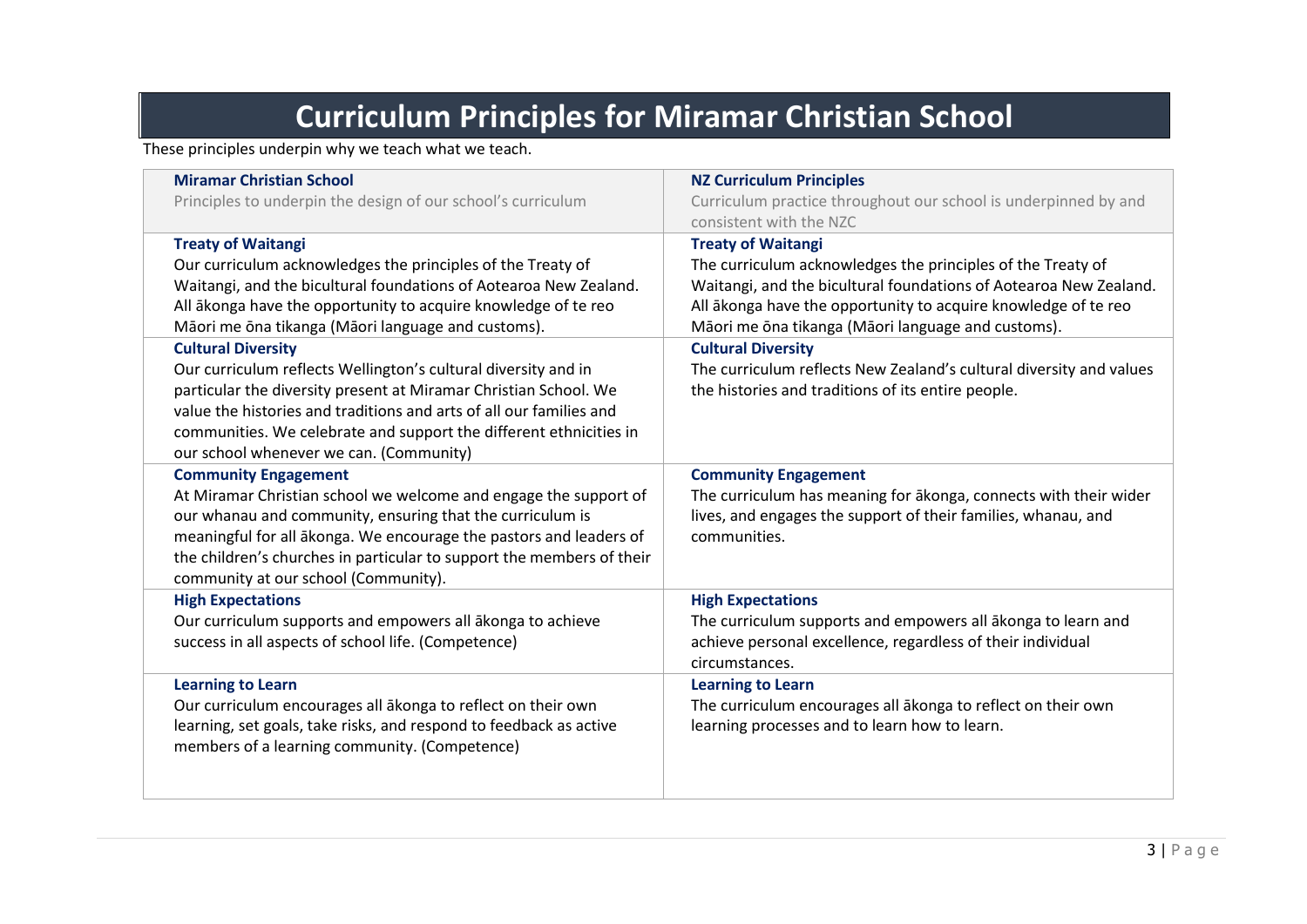| <b>Miramar Christian School</b><br>Principles to underpin the design of our school's curriculum                                                                                                                                                                                                                                           | <b>NZ Curriculum Principles</b><br>Curriculum practice throughout our school is underpinned by and<br>consistent with the NZC                                                                                                                 |
|-------------------------------------------------------------------------------------------------------------------------------------------------------------------------------------------------------------------------------------------------------------------------------------------------------------------------------------------|-----------------------------------------------------------------------------------------------------------------------------------------------------------------------------------------------------------------------------------------------|
| <b>Coherence</b><br>Our curriculum offers all akonga a broad education that makes links<br>within and across learning areas, provides for coherent transitions,<br>and opens up pathways to further learning. It is set in the context of<br>the Bible whereby links are made to the teachings of Jesus where<br>appropriate. (Character) | <b>Coherence</b><br>The curriculum offers all akonga a broad education that makes links<br>within and across learning areas, provides for coherent transitions,<br>and opens up pathways to further learning.                                 |
| <b>Inclusion</b><br>Our inclusive curriculum recognises and acknowledges the needs of<br>all ākonga in a non-discriminatory environment. (Community)                                                                                                                                                                                      | <b>Inclusion</b><br>The curriculum is non-sexist, non-racist, and non-discriminatory; it<br>ensures that akonga' identities, languages, abilities, and talents are<br>recognised and affirmed and that their learning needs are<br>addressed. |
| <b>Future Focus</b><br>Our curriculum teaches akonga that their actions today affect<br>tomorrow. Sustainability, global connections, citizenship, creativity,<br>and innovation are explored through integrated learning.<br>(Community)                                                                                                 | <b>Future Focus</b><br>The curriculum encourages akonga to look to the future by<br>exploring such significant future-focused issues as sustainability,<br>citizenship, enterprise, and globalisation.                                        |

#### **Prioritising Inclusion**

Miramar Christian School welcomes all learners to our community. Learners with special education needs are supported to attend our school, engage in all school activities, and achieve against the key competencies and learning areas of the NZC.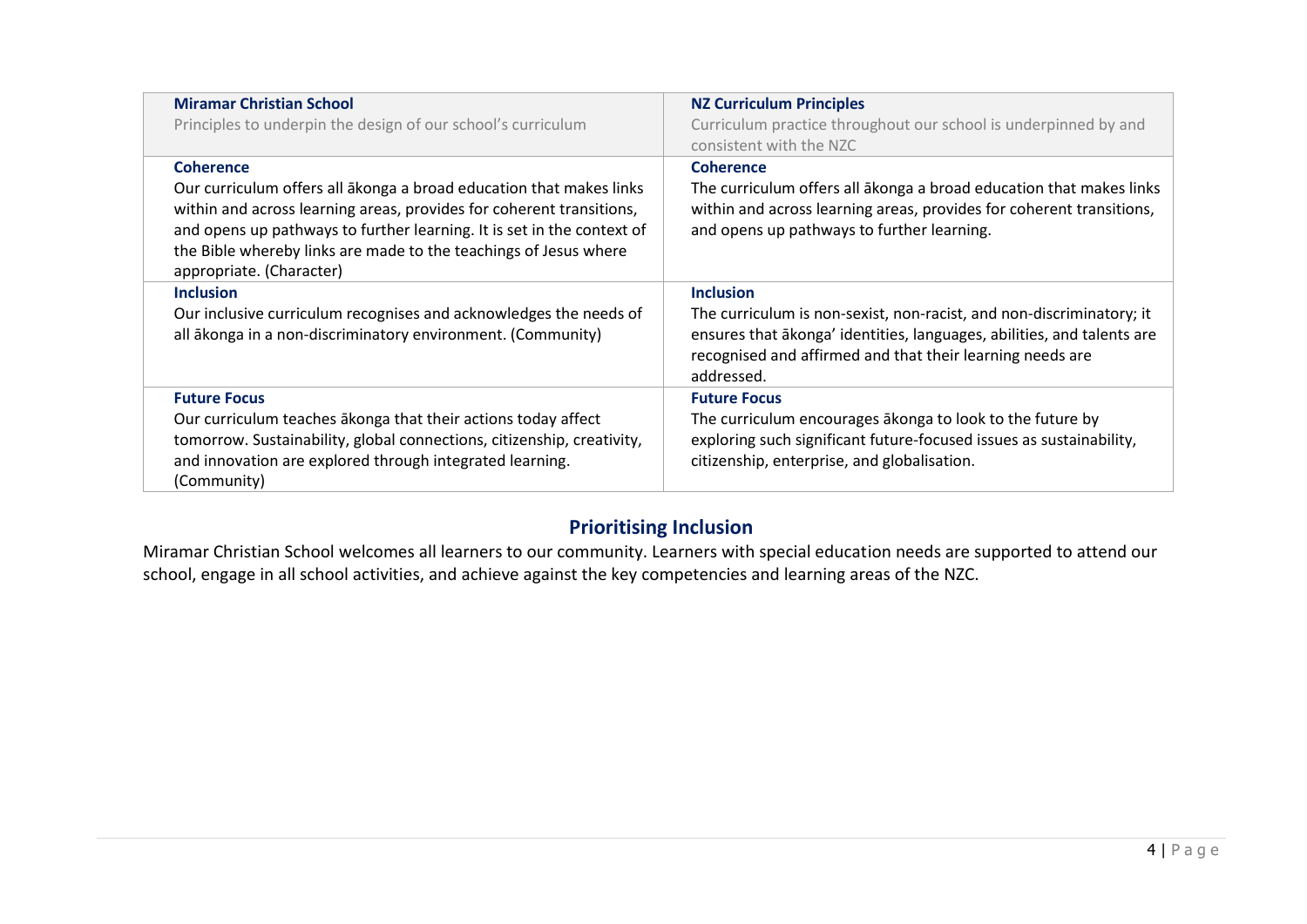### **Strategic Plan 2019 - 2021**

| <b>Area</b>                                | <b>Strategic Goals</b>                                                                                                                           |
|--------------------------------------------|--------------------------------------------------------------------------------------------------------------------------------------------------|
| <b>CHARACTER (Faith)</b>                   | A vibrant Kingdom culture where all learners are growing in their identity<br>and destiny in Christ.                                             |
| <b>EXCELLENCE (Academic</b><br>Excellence) | Akonga are succeeding in knowledge, skills, and competencies to thrive<br>as transformational Christian leaders in the 21 <sup>st</sup> century. |
| <b>COMMUNITY (Culture)</b>                 | Powerful partnerships with parents, whanau, churches, and community<br>work cohesively to strengthen positive outcomes for our akonga.           |
| <b>GROWTH</b>                              | A visible and thriving faith-based learning community is welcoming new<br>families.                                                              |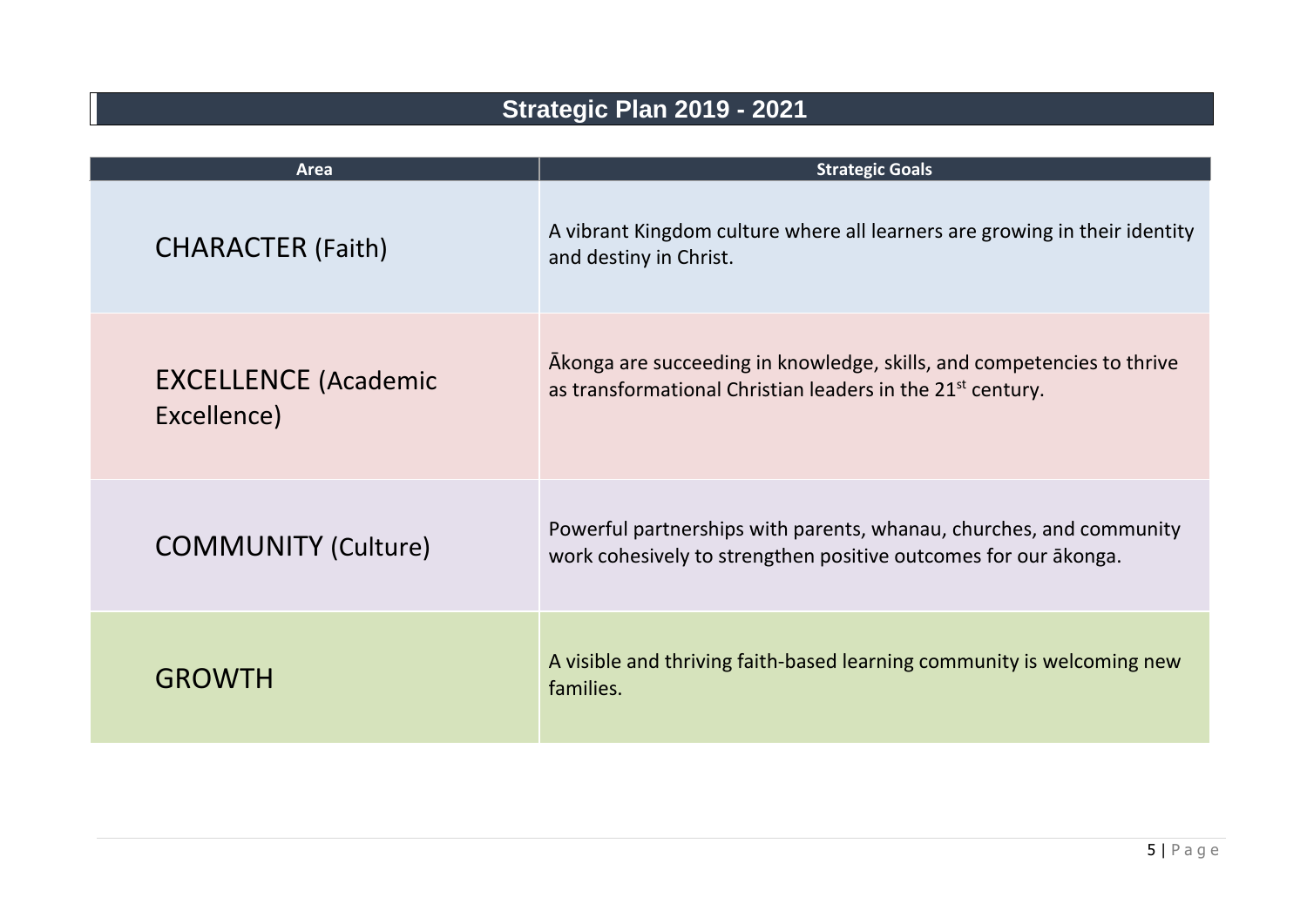### **ANNUAL PLAN 2021**

### **CHARACTER**

**Baseline information:** There are 5 Ākonga in year 7-8 and none of these Ākonga are from Christian homes. One is Mormon, two an Indian religion, and one from a non-Christian home. MSC wishes all ākonga to engage in faith-based activity with respect especially those who are the oldest in the school. We also wish all our ākonga to decide to commit to the Christian faith. The oldest ākonga set the tone of the school and are leaders.

**Rational:** At MCS we wish ākonga to see faith reflected in a range of ways by the staff and beyond the staff and to offer ākonga opportunity to experience/express their own faith. Explicit teaching of the gospel and providing an understanding of what an identity in Christ means may will aide understanding and experience of the Christian faith.

**National Education Learning Priorities (NELPS) linked to Character:** 

#### **Objective 1 Learners at the centre**

| Area                                                                                                        | <b>Annual Goal</b><br>for 2021                                                                                    | <b>Actions</b>                                                                                                                                                                                                                                                                                                                                                                                        | <b>Expected Outcomes</b>                                                                                                                                                                                                                                                                                                         | Who is<br>responsibl<br>e/<br><b>Resources</b>  | <b>Start</b><br>date | Outcome/<br><b>Analysis &amp; Reflection</b>                                                                                                                                                                                                                                                                                                                                                                                                                                                                                                                                                                     |
|-------------------------------------------------------------------------------------------------------------|-------------------------------------------------------------------------------------------------------------------|-------------------------------------------------------------------------------------------------------------------------------------------------------------------------------------------------------------------------------------------------------------------------------------------------------------------------------------------------------------------------------------------------------|----------------------------------------------------------------------------------------------------------------------------------------------------------------------------------------------------------------------------------------------------------------------------------------------------------------------------------|-------------------------------------------------|----------------------|------------------------------------------------------------------------------------------------------------------------------------------------------------------------------------------------------------------------------------------------------------------------------------------------------------------------------------------------------------------------------------------------------------------------------------------------------------------------------------------------------------------------------------------------------------------------------------------------------------------|
| are growing<br>Christ.<br>and destiny in<br>where<br>culture<br>their identity<br>(Faith) A vibrant Kingdom | Ākonga are<br>given<br>opportunity<br>to learn what<br>an active faith<br>looks like and<br>to experience<br>God. | • Teachers make their own<br>spiritual journey a priority so<br>they can share faith from their<br>own lives.<br>• Invite in different people to<br>share their faith.<br>• Teach worship songs in English<br>and te Reo.<br>• Find Christian worship songs<br>that are theologically sound,<br>are musically acceptable to<br>ākonga and singable to teach to<br>the school. Adopt a school<br>song? | Ākonga observe faith lived<br>out.<br>Ākonga will sing worship<br>songs in a variety of genre<br>with respect.<br>Ākonga see faith as for all<br>people young and old, male,<br>different<br>female,<br>and<br>ethnicities etc. and them.<br>Akonga have opportunity to<br>$\bullet$<br>express their faith indifferent<br>ways. | <b>Teachers</b><br>Principal<br><b>Teachers</b> |                      | 11/8 Akonga have Christian teachers<br>sharing their lives and working with them<br>daily.<br>11/8 World Vision speaker coming to share,<br>Ministers shared at<br>11/08 - Kapa Haka Christian songs have<br>been prioritised for assemblies.<br>The Who am I declarations explicitly shared<br>the gospel.<br>14/2 Akonga have the opportunity to<br>contribute to class prayer daily and sing<br>worship songs in assemblies sometimes in<br>class. Devotions provide another<br>opportunity to connect with God. There is<br>still room to grow in providing ākonga<br>different ways to express their faith. |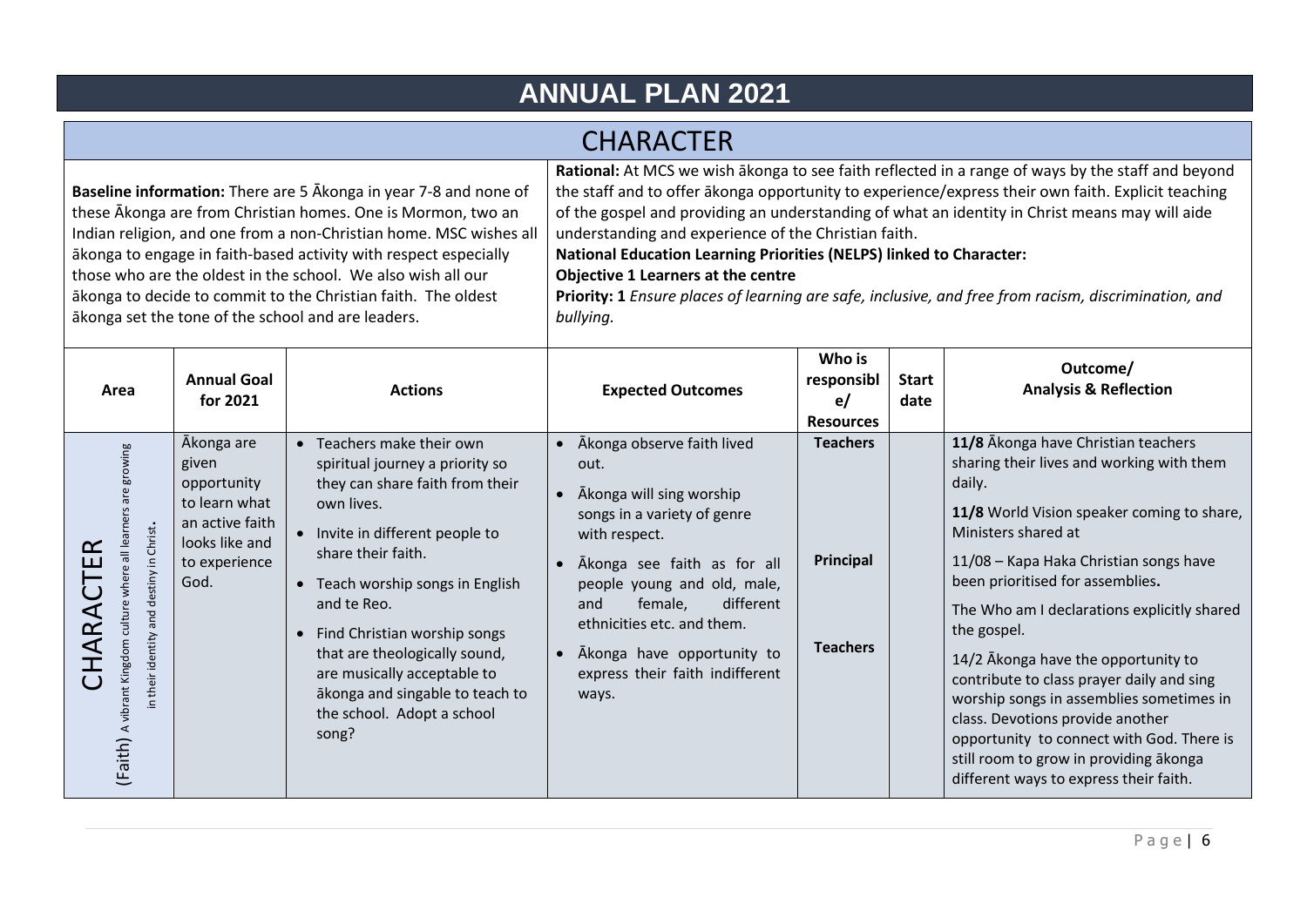**Baseline information:** There are 5 Ākonga in year 7-8 and none of these Ākonga are from Christian homes. One is Mormon, two an Indian religion, and one from a non-Christian home. MSC wishes all ākonga to engage in faith-based activity with respect especially those who are the oldest in the school. We also wish all our ākonga to decide to commit to the Christian faith. The oldest ākonga set the tone of the school and are leaders.

**Rational:** At MCS we wish ākonga to see faith reflected in a range of ways by the staff and beyond the staff and to offer ākonga opportunity to experience/express their own faith. Explicit teaching of the gospel and providing an understanding of what an identity in Christ means may will aide understanding and experience of the Christian faith.

**National Education Learning Priorities (NELPS) linked to Character:** 

**Objective 1 Learners at the centre**

| Area | <b>Annual Goal</b><br>for 2021<br>Provide | <b>Actions</b><br>Make gospel teaching explicit x1                                                                           | <b>Expected Outcomes</b><br>Akonga have the opportunity                                                                                                                                                                                     | Who is<br>responsibl<br>e/<br><b>Resources</b><br>Staff to | <b>Start</b><br>date<br>East | Outcome/<br><b>Analysis &amp; Reflection</b><br>11/8 Gospel taught through declarations                                                                                                                                                                                                                                                                                                                                                                                                                                                                                                                                                       |
|------|-------------------------------------------|------------------------------------------------------------------------------------------------------------------------------|---------------------------------------------------------------------------------------------------------------------------------------------------------------------------------------------------------------------------------------------|------------------------------------------------------------|------------------------------|-----------------------------------------------------------------------------------------------------------------------------------------------------------------------------------------------------------------------------------------------------------------------------------------------------------------------------------------------------------------------------------------------------------------------------------------------------------------------------------------------------------------------------------------------------------------------------------------------------------------------------------------------|
|      | explicit gospel<br>teaching               | per term.<br>Use the Who am I memory verse<br>and declarations to share the<br>gospel.<br>Bible is shared daily with akonga. | to respond to gospel<br>invitation without coercion.<br>By the end of their schooling<br>all Ākonga will be very clear<br>about what being a Christian<br>means.<br>Ākonga will begin taking<br>$\bullet$<br>ownership for their own faith. | organise<br>external<br>person to<br>present<br>the gospel | er                           | Term 1and2. Memory verse programme<br>developed in conjunction - with<br>Declarations-<br>Term 1- Who am I?<br>Term 2 Who are others,<br>Term 3 Understanding our statement of<br>belief.<br>Term 4 Helpful memory verses<br>10/11- After attending a Kura Ahura<br>meeting we realised that the Māori<br>systematic teaching of Māori mythology<br>proposed was better structured than our<br>bible teaching. In order to safely teach the<br>mythology we need to up our game in bible<br>teaching and ensure we teach a sound<br>biblical overview of the bible more strongly<br>than the mythology. This will be<br>a goal for next year. |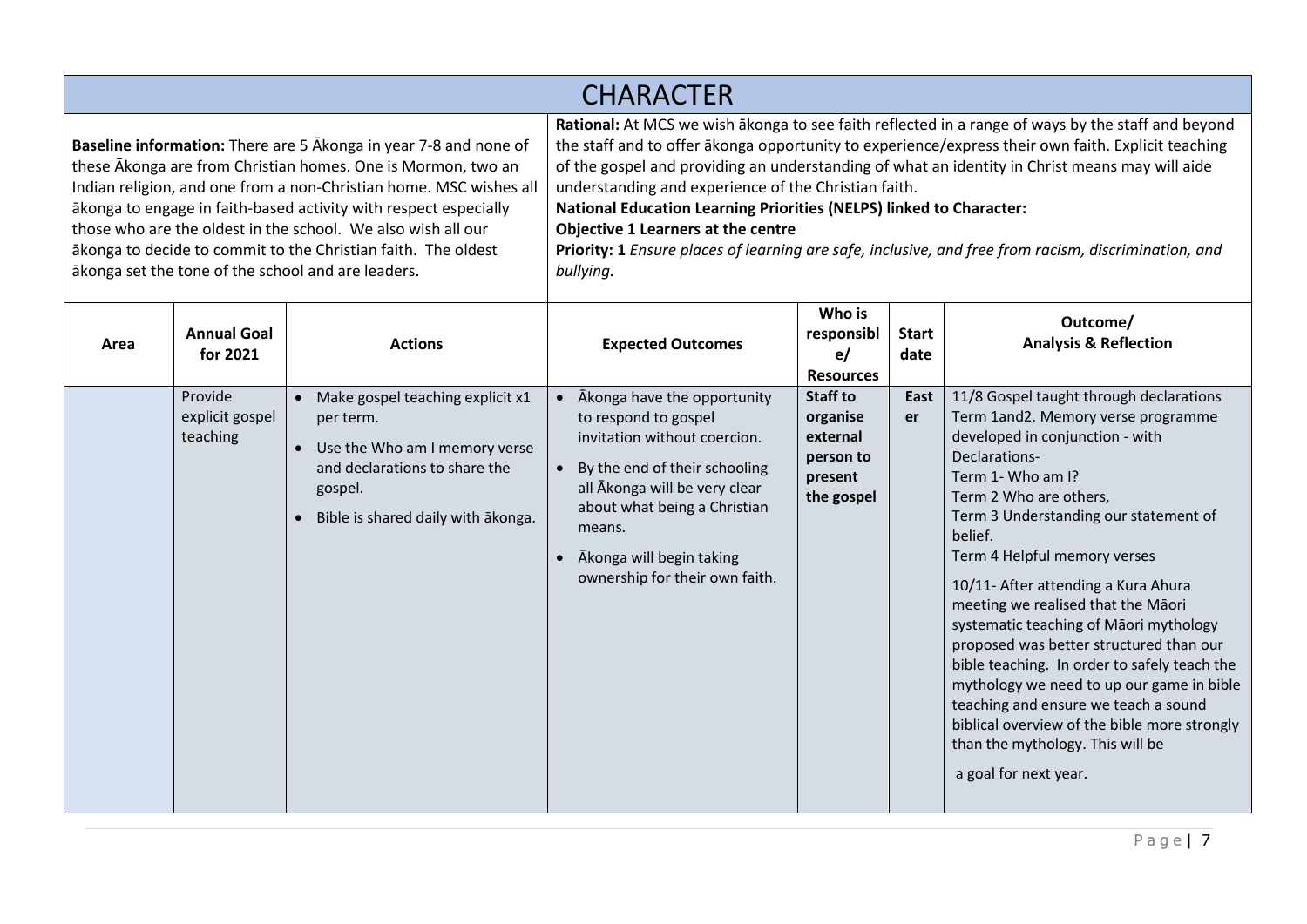**Baseline information:** There are 5 Ākonga in year 7-8 and none of these Ākonga are from Christian homes. One is Mormon, two an Indian religion, and one from a non-Christian home. MSC wishes all ākonga to engage in faith-based activity with respect especially those who are the oldest in the school. We also wish all our ākonga to decide to commit to the Christian faith. The oldest ākonga set the tone of the school and are leaders.

**Rational:** At MCS we wish ākonga to see faith reflected in a range of ways by the staff and beyond the staff and to offer ākonga opportunity to experience/express their own faith. Explicit teaching of the gospel and providing an understanding of what an identity in Christ means may will aide understanding and experience of the Christian faith.

**National Education Learning Priorities (NELPS) linked to Character:** 

**Objective 1 Learners at the centre**

| Area | <b>Annual Goal</b><br>for 2021                             | <b>Actions</b>                                                                                                                                                                                                                                                         | <b>Expected Outcomes</b>                                                                                                                                                                                                                                            | Who is<br>responsibl<br>e/<br><b>Resources</b>   | <b>Start</b><br>date | Outcome/<br><b>Analysis &amp; Reflection</b>                                                                                                                                                                                                                                                                                                                         |
|------|------------------------------------------------------------|------------------------------------------------------------------------------------------------------------------------------------------------------------------------------------------------------------------------------------------------------------------------|---------------------------------------------------------------------------------------------------------------------------------------------------------------------------------------------------------------------------------------------------------------------|--------------------------------------------------|----------------------|----------------------------------------------------------------------------------------------------------------------------------------------------------------------------------------------------------------------------------------------------------------------------------------------------------------------------------------------------------------------|
|      | Equip ākonga<br>to understand<br>who they are<br>in Christ | Teach ākonga a series of bible<br>verses that teach akonga who<br>they are in Christ.<br>• Ākonga will be encouraged to<br>regularly make declarations from<br>the above scriptures about who<br>they are in Christ.<br>Year 7-8 ākonga are invited to<br>Easter camp. | Ākonga will know the value<br>and honour of being a<br>Christian.                                                                                                                                                                                                   |                                                  |                      | 11/8 Memory verse programme developed<br>in conjunction - with Declarations-<br>Term 1- Who am I?<br>Term 2 Who are others,<br>Term 3 Understanding our statement of<br>belief.<br>Term 4 verses were not accompanied with<br>declarations. Term 4 focused on Good to<br>know verses.<br>This year Easter Camp was cancelled                                         |
|      | Equip ākonga<br>to relate<br>positively                    | • Teach social skills and what<br>Godly character looks like.<br>Expand what the value means at<br>MCS.<br>Teachers and ākonga view<br>values.<br>Facilitate relationships across the<br>school through tuakana-teina.                                                 | Ākonga will know what school<br>$\bullet$<br>values are.<br>Create peaceful classrooms.<br>$\bullet$<br>Ākonga will be clear about<br>$\bullet$<br>what is expected from them in<br>terms of behaviour.<br>Akonga will be equipped with<br>positive ways to relate. | Within<br>School<br>Lead<br>Teacher<br>Principal |                      | 11/8 Social skills taught through PB4L<br>lessons. Akonga are reviewing what Godly<br>character looks like through the PB4L<br>behaviour matrix.<br>11/8 PB4L Matrix - As a staff we have begun<br>clarifying and revising what Godly character<br>looks like in different environments of the<br>school. This is an ongoing job that we will<br>continue into 2022. |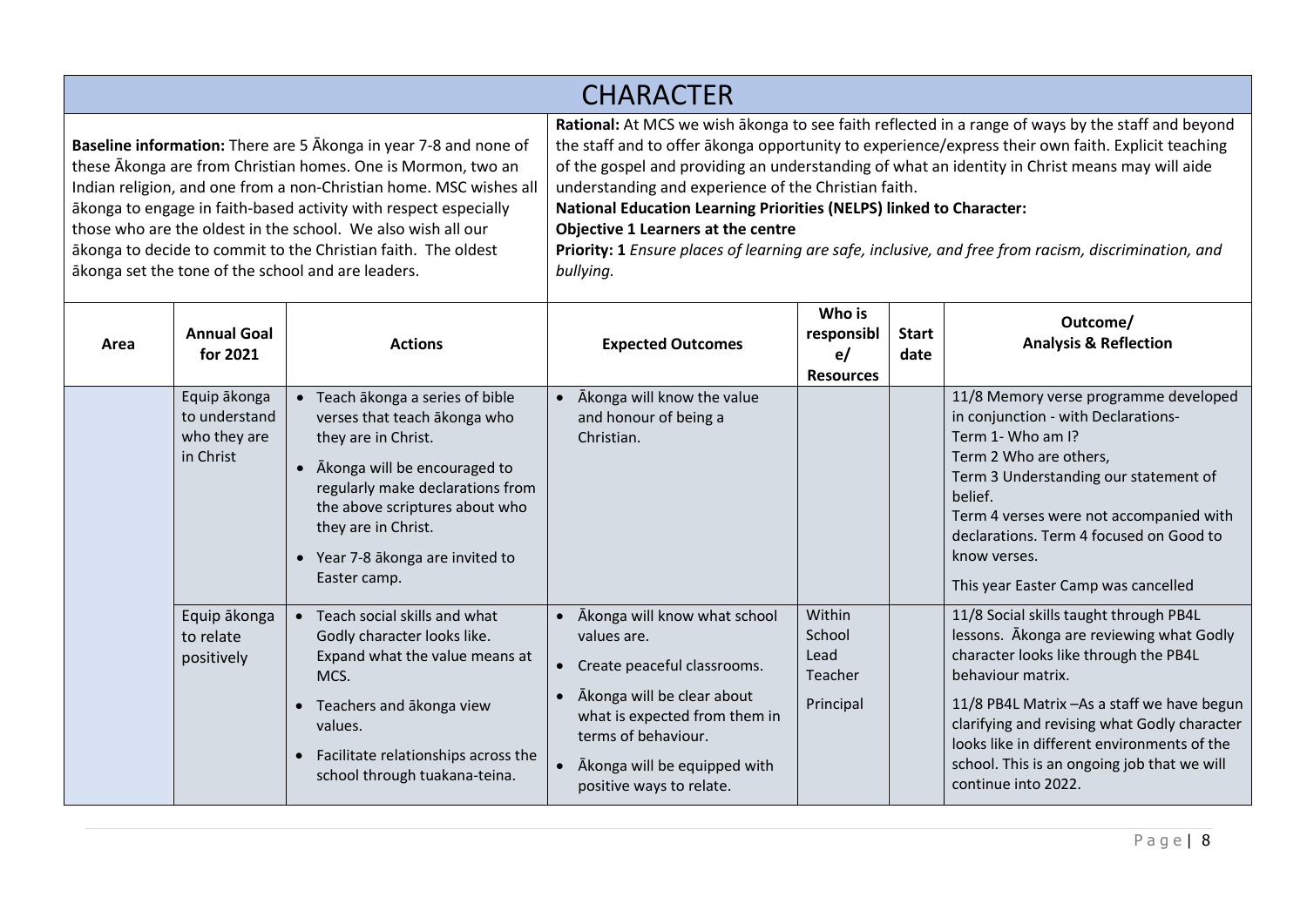**Baseline information:** There are 5 Ākonga in year 7-8 and none of these Ākonga are from Christian homes. One is Mormon, two an Indian religion, and one from a non-Christian home. MSC wishes all ākonga to engage in faith-based activity with respect especially those who are the oldest in the school. We also wish all our ākonga to decide to commit to the Christian faith. The oldest ākonga set the tone of the school and are leaders.

**Rational:** At MCS we wish ākonga to see faith reflected in a range of ways by the staff and beyond the staff and to offer ākonga opportunity to experience/express their own faith. Explicit teaching of the gospel and providing an understanding of what an identity in Christ means may will aide understanding and experience of the Christian faith.

**National Education Learning Priorities (NELPS) linked to Character:** 

#### **Objective 1 Learners at the centre**

| Area | <b>Annual Goal</b><br>for 2021 | <b>Actions</b>                                                                                                                                                                                                                                                                                                                                                                                                                                                                                         | <b>Expected Outcomes</b>                                            | Who is<br>responsibl<br>e/<br><b>Resources</b> | <b>Start</b><br>date   | Outcome/<br><b>Analysis &amp; Reflection</b>                                                                                                                                                                                                                                         |
|------|--------------------------------|--------------------------------------------------------------------------------------------------------------------------------------------------------------------------------------------------------------------------------------------------------------------------------------------------------------------------------------------------------------------------------------------------------------------------------------------------------------------------------------------------------|---------------------------------------------------------------------|------------------------------------------------|------------------------|--------------------------------------------------------------------------------------------------------------------------------------------------------------------------------------------------------------------------------------------------------------------------------------|
|      |                                | • PB4L matrix and daily<br>communication book will be<br>used as tools to expand what<br>Character, Excellence and<br>Community might look like at<br>MCS.<br><b>Check Peer Mediation process</b><br>$\bullet$<br>aligns with biblical teaching on<br>resolving problems. Also look at<br>adding a faith-based step e.g.<br>prayer at end of reconciliation.<br>ākonga to transfer peer<br>mediation skills to other<br>situations, e.g. listening to friend<br>and reflecting back what they<br>said. | Ākonga will know positive<br>ways to solve points of<br>difference. |                                                |                        | 11/8 Things on the matrix are highlighted in<br>the daybook. Staff have revised and<br>simplified areas of the matrix. Links with<br>values have been made stronger.<br>10/11 Peer mediation skills were reviewed<br>with ākonga. Peer mediation process is still<br>to be reviewed. |
|      | Provide<br>leadership          | • All Year 6-8 ākonga are to be<br>given the following roles<br>- Be on the Akonga Council<br>- take turns running school                                                                                                                                                                                                                                                                                                                                                                              | Senior ākonga are role models<br>$\bullet$<br>in the school.        | Senior<br>Class<br>Teacher                     | <b>Term</b><br>$1 - 4$ | 11/08 At Ākonga council ākonga are<br>learning to run meetings                                                                                                                                                                                                                       |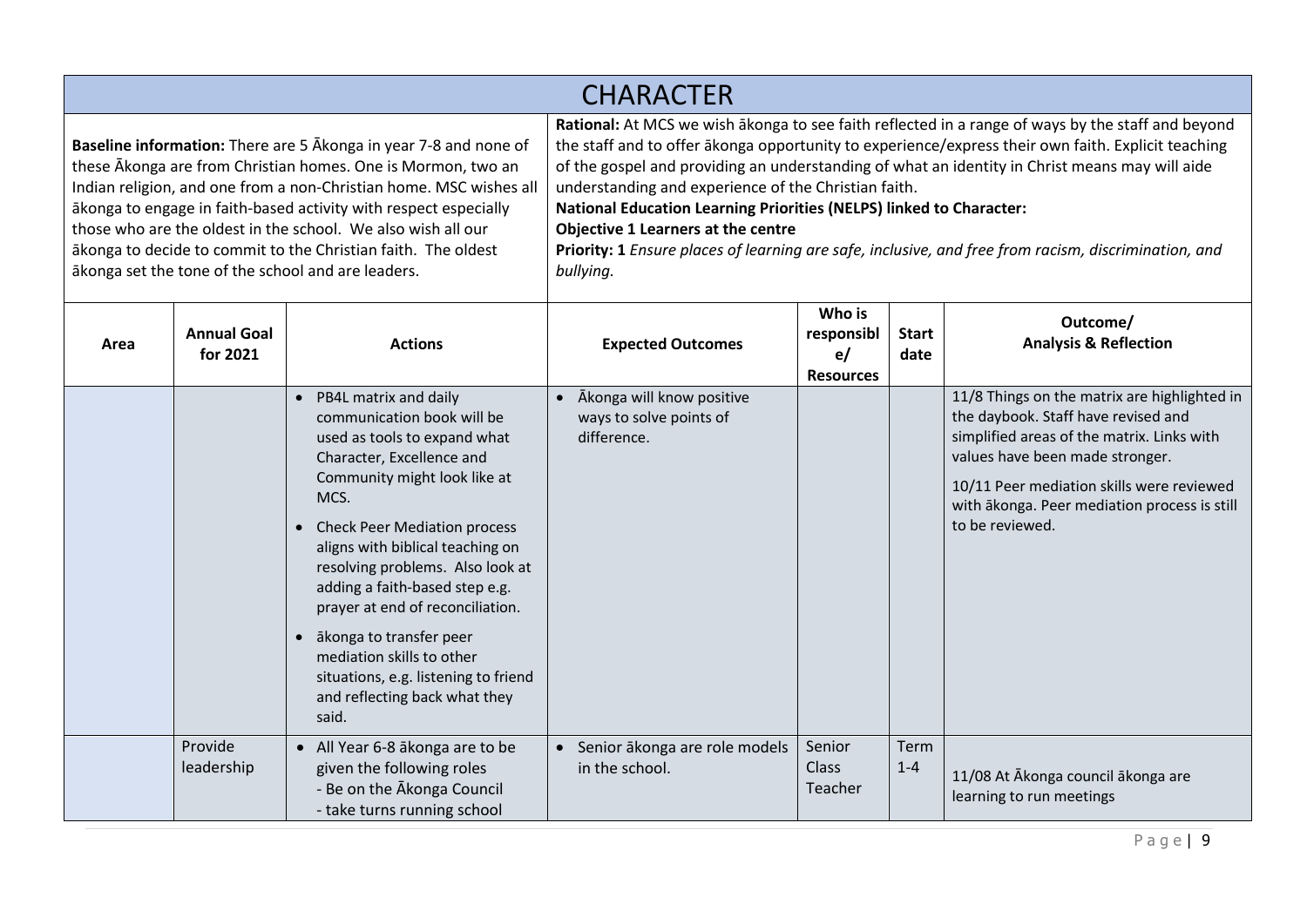**Baseline information:** There are 5 Ākonga in year 7-8 and none of these Ākonga are from Christian homes. One is Mormon, two an Indian religion, and one from a non-Christian home. MSC wishes all ākonga to engage in faith-based activity with respect especially those who are the oldest in the school. We also wish all our ākonga to decide to commit to the Christian faith. The oldest ākonga set the tone of the school and are leaders.

**Rational:** At MCS we wish ākonga to see faith reflected in a range of ways by the staff and beyond the staff and to offer ākonga opportunity to experience/express their own faith. Explicit teaching of the gospel and providing an understanding of what an identity in Christ means may will aide understanding and experience of the Christian faith.

**National Education Learning Priorities (NELPS) linked to Character:** 

#### **Objective 1 Learners at the centre**

| Area | <b>Annual Goal</b><br>for 2021 | <b>Actions</b>                                                                                                                                                                                                                                                                                                                                                                                        | <b>Expected Outcomes</b>                                                                           | Who is<br>responsibl<br>e/<br><b>Resources</b> | <b>Start</b><br>date | Outcome/<br><b>Analysis &amp; Reflection</b>                                                                                                                                                                                                                                                                                                                          |
|------|--------------------------------|-------------------------------------------------------------------------------------------------------------------------------------------------------------------------------------------------------------------------------------------------------------------------------------------------------------------------------------------------------------------------------------------------------|----------------------------------------------------------------------------------------------------|------------------------------------------------|----------------------|-----------------------------------------------------------------------------------------------------------------------------------------------------------------------------------------------------------------------------------------------------------------------------------------------------------------------------------------------------------------------|
|      | and service<br>opportunities   | assemblies<br>- be a house leader<br>- be a peer mediator<br>• All ākonga to be given<br>opportunities to serve in<br>classes (e.g. class duties) and<br>the school community (e.g.<br>Sports shed monitor) and<br>beyond (e.g. make cards for<br>elderly who do not receive<br>cards from anyone else.<br>Year 6-8 ākonga taught how to<br>$\bullet$<br>run meetings, host, and<br>welcome visitors. | Senior ākonga learn<br>$\bullet$<br>leadership skills.<br>Senior ākonga value and<br>serve others. | <b>Class</b><br>Teacher<br>Principal           | Term<br>1            | 10/11 All year 6 -8 ākonga (except for a<br>additional needs ākonga who does half<br>days) are on the akonga council, act as peer<br>mediators, and are house leaders<br>10/11 ākonga share responsibility, including<br>responsibilities at 'Service" in the grounds.<br>10/11 Year 6-8 ākonga can lead in<br>assemblies and have not all learnt to run<br>meetings. |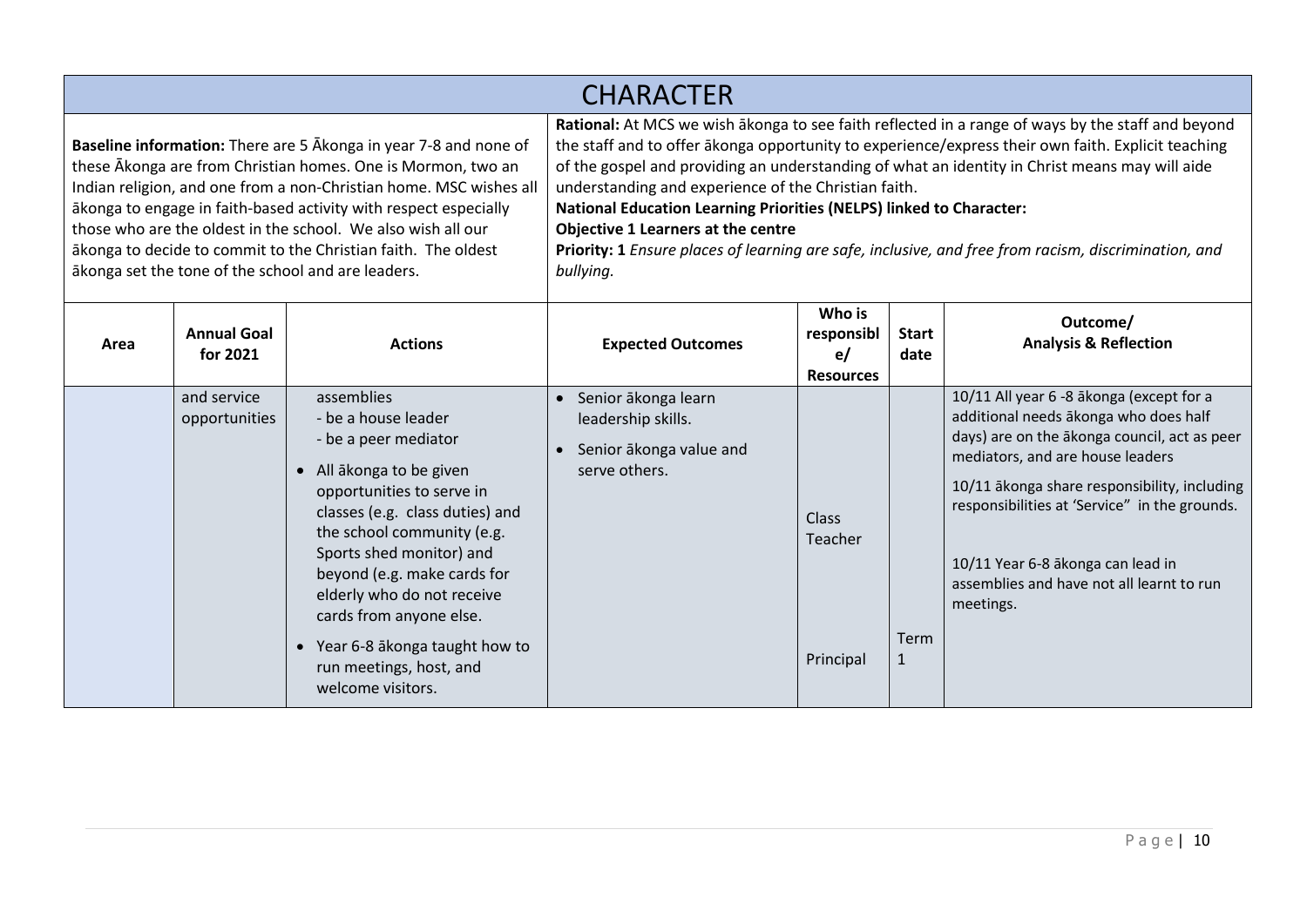|                                                                                                                                                                                                                                           | <b>COMMUNITY</b>                                                                                                                                                                          |  |  |  |  |  |  |
|-------------------------------------------------------------------------------------------------------------------------------------------------------------------------------------------------------------------------------------------|-------------------------------------------------------------------------------------------------------------------------------------------------------------------------------------------|--|--|--|--|--|--|
| Due to COVID -19 Miramar Christian School ran less activities to                                                                                                                                                                          | <b>Rational</b>                                                                                                                                                                           |  |  |  |  |  |  |
| foster school community in 2020 than in previous years.                                                                                                                                                                                   | Community is important to our families. As we move to two classes and various key families<br>have moved on it is important to maintain and build up a strong sense of community with our |  |  |  |  |  |  |
| Consultation with parents in 2020 revealed that the value                                                                                                                                                                                 | whanau and with Gateway Baptist.                                                                                                                                                          |  |  |  |  |  |  |
| "community" is very important to parents. Many of our families<br>are living away from their close relatives (as their families are                                                                                                       | MCS will take deliberate action to embed and build on this. Continuing to work our parents, with<br>APT, Peniel, BOT Gateway Baptist and other churches is very important.                |  |  |  |  |  |  |
| overseas or in different parts of the country). As a result of this<br>distance our parents are seeking to be part of a Christian<br>community at MCS. In the context of the global pandemic,                                             | MCS will continue to seek to develop greater networks, be open to and give back to the<br>community.                                                                                      |  |  |  |  |  |  |
| providing a sense of family at MCS is extra important as people                                                                                                                                                                           | <b>National Education Learning Priorities (NELPS) linked to Community:</b><br><b>Objective 2 Barrier free access</b>                                                                      |  |  |  |  |  |  |
| need extra support as they wrestle with loss and struggles of family<br>at home.                                                                                                                                                          | Priority: 3 Reduce the barriers to education for all, including Māori and Pasifica ākonga disabled<br>ākonga and those with learning support needs.                                       |  |  |  |  |  |  |
| The lockdown meant teachers gained different connection with<br>families. This can be built on. Should we go into another lockdown                                                                                                        |                                                                                                                                                                                           |  |  |  |  |  |  |
| teachers and teachers' aides will be asked to deliberately build                                                                                                                                                                          |                                                                                                                                                                                           |  |  |  |  |  |  |
| relationship, demonstrate care to bring wellbeing.                                                                                                                                                                                        |                                                                                                                                                                                           |  |  |  |  |  |  |
| With small roll numbers the pool of available friendships for<br>ākonga within each year group is limited. To compensate teachers<br>will facilitate friendships and encourage a family feel where all<br>ākonga look out for each other. |                                                                                                                                                                                           |  |  |  |  |  |  |
|                                                                                                                                                                                                                                           |                                                                                                                                                                                           |  |  |  |  |  |  |
| MCS is a set in the context of the Miramar peninsular. We will aim<br>to be present and contribute to this community also.                                                                                                                |                                                                                                                                                                                           |  |  |  |  |  |  |
|                                                                                                                                                                                                                                           |                                                                                                                                                                                           |  |  |  |  |  |  |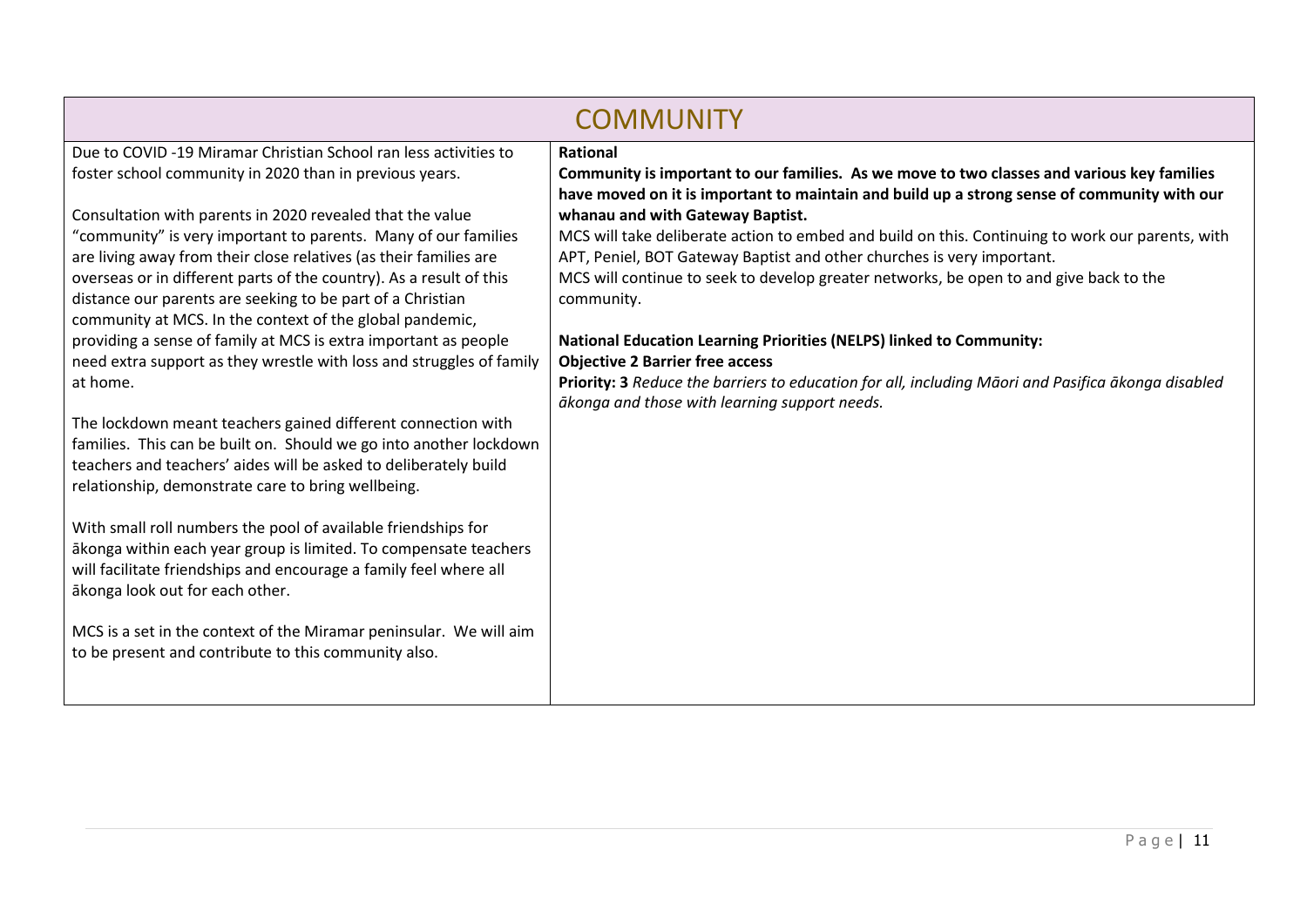| Area                                                                                               | <b>Annual Goal</b><br>for 2021                                                     | <b>Actions</b>                                                                                                                                                                                                                                                                                                                                                                                                                                                                                                                                                                          | <b>Expected Outcomes</b>                                                                                                                                                                                                                                      | Who is<br>responsible/<br><b>Resources</b>                                        | <b>Start date</b> | Outcome/<br><b>Analysis &amp; Reflection</b>                                                                                                                                                                                                                                                                                                                                                                                                                                                                                                                                                                                                        |
|----------------------------------------------------------------------------------------------------|------------------------------------------------------------------------------------|-----------------------------------------------------------------------------------------------------------------------------------------------------------------------------------------------------------------------------------------------------------------------------------------------------------------------------------------------------------------------------------------------------------------------------------------------------------------------------------------------------------------------------------------------------------------------------------------|---------------------------------------------------------------------------------------------------------------------------------------------------------------------------------------------------------------------------------------------------------------|-----------------------------------------------------------------------------------|-------------------|-----------------------------------------------------------------------------------------------------------------------------------------------------------------------------------------------------------------------------------------------------------------------------------------------------------------------------------------------------------------------------------------------------------------------------------------------------------------------------------------------------------------------------------------------------------------------------------------------------------------------------------------------------|
| and community work cohesively to strengthen positive outcomes for our<br>Ākonga.<br><b>COMMUNI</b> | <b>Ākonga</b><br>enjoy<br>advantages<br>of being in a<br>tightly knit<br>community | • Staff promote community value-<br>whanaungatanga and explore<br>what this means. We will use<br>Kaupapa whanau to promote<br>the value of our small<br>community.<br>• Train new year 6 akonga to<br>usher parents around the school<br>and revise expectations with<br>year 7-8 ākonga.<br>Develop across school activities.<br>e.g. Tuakana-Teina, buddy<br>reading, letters of<br>encouragement, creating stories<br>paragraph by paragraph across<br>classrooms, fitness, work is<br>celebrated and shared across<br>classes, New ākonga are<br>welcomed with a mihi<br>whākatau. | A sense of family- belonging,<br>among the akonga.<br>• Tuakana-Teina relationships<br>evident.<br>Ākonga are a cohesive whole,<br>comfortable working and<br>playing with akonga from<br>other classes.<br>All ākonga know the names of<br>all other ākonga. | Year 6-8<br>teacher                                                               | Term 1            | 11/08 Staff have provided a<br>number of ways to create a sense<br>of belonging for new whanau.<br>This includes Community events<br>each term where ākonga<br>perform, joining us for a large<br>number of trips, running parent<br>learning opportunities- Reading<br>Together, making Kapa Haka<br>uniforms together.<br>Year 7-8 still to be trained as<br>users. NB year 6 ākonga are more<br>able.<br>Tuakana - teina used in Kapa Haka<br>and buddy reading and class<br>activity.<br>10/11Many buddy type activities<br>have ceased due to being in Level<br>2 and having the requirement of<br>keeping out of others moist<br>breath zone. |
| Powerful partnerships with parents, whanau, churches,                                              | The church<br>and school<br>work<br>together in<br>partnership                     | • Ākonga and staff attend<br>commissioning service at the<br>Gateway Baptist Church.<br>• School will invite Gateway<br>Pastor to run devotions and<br>various other activities.                                                                                                                                                                                                                                                                                                                                                                                                        | Active faith is evident in the<br>school culture.<br>Unity between the school and<br>church is seen.<br>Gateway members are valued<br>as part of MCS community.                                                                                               | Gateway<br>Pastor,<br>Families<br>Pastor,<br>Principal<br>Other local<br>Pastors. |                   | 11/8 Staff attended<br>commissioning service. Principal<br>attends Gateway Baptist at least<br>once a term.<br>Four pastors came and spoke to<br>ākonga at Easter.<br>Phil comes in every Monday to<br>encourage the staff. Ben the                                                                                                                                                                                                                                                                                                                                                                                                                 |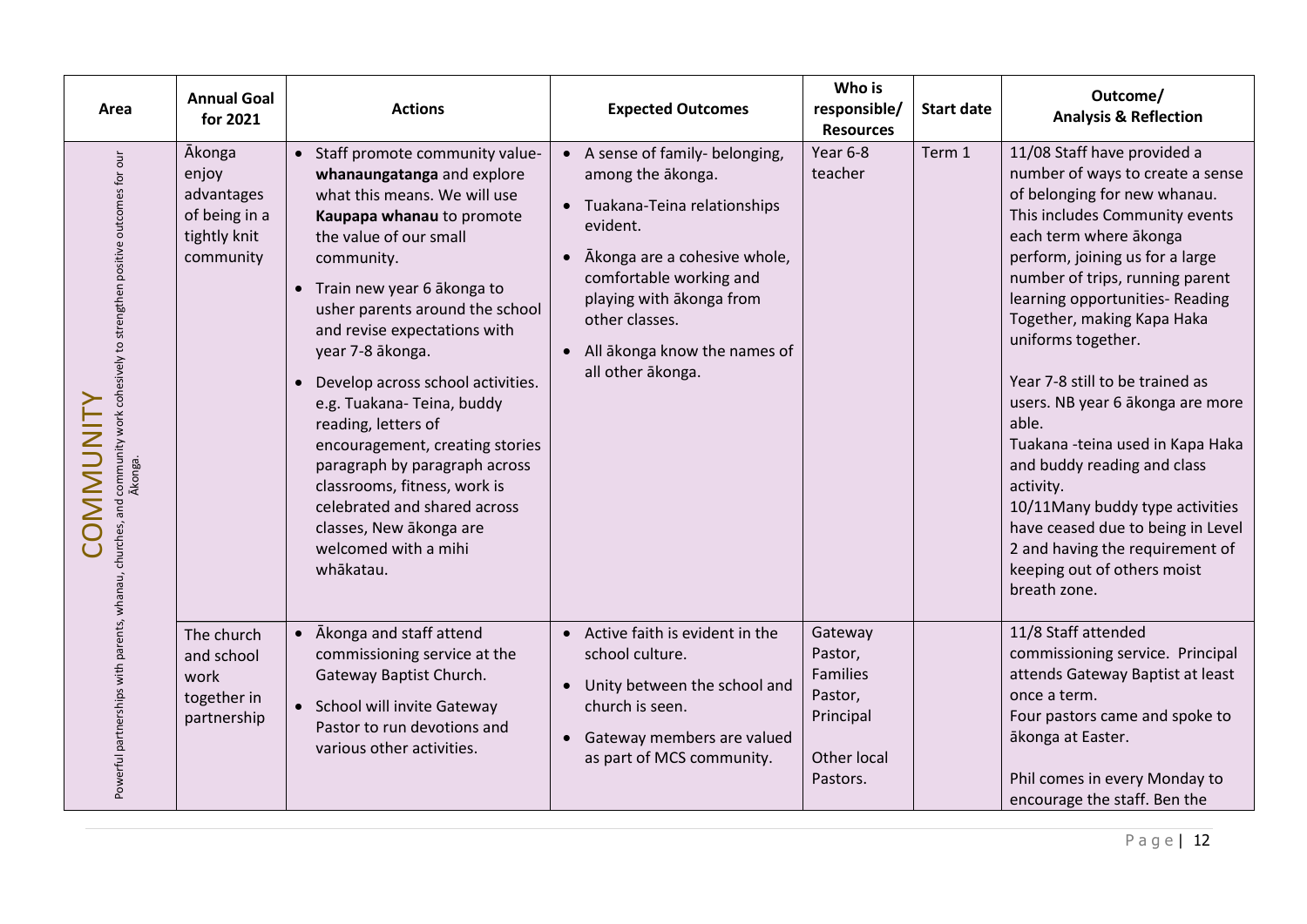|                                                  | Continue to have Families Youth<br>$\bullet$<br>Pastor come in weekly to do<br>devotions for seniors.<br>• The school seek ways to bless<br>other schools and churches and<br>the community in our local area<br>- this may include acts of<br>kindness through Gateway<br>pastoral leader.<br>• Principal encourages<br>parishioners to participate in<br>the life of Miramar Christian<br>School.<br>Principal visits other churches<br>leadership to raise awareness of<br>what MCS offers.<br>Miramar Christian School will<br>link into Gateway Baptist<br>Church pastoral team to serve<br>others. | • School and church benefit<br>from a mutual relationship.<br>More people in churches are<br>aware of the option for<br>Christian Schooling that we<br>offer.                                                                     |                        |                                                                 | youth pastor regularly does<br>devotions with Kauri Class.<br>Parishioners continue to be<br>involved in the life of the school.<br>One parishioner regularly comes<br>in and works in the library.<br>10/11 Phi has lead devotions in<br>term 4 after returning from his<br>sabbatical.<br>10/11 Due to Covid the principal<br>has not visited other ministers<br>and has not linked into the<br>pastoral team. |
|--------------------------------------------------|----------------------------------------------------------------------------------------------------------------------------------------------------------------------------------------------------------------------------------------------------------------------------------------------------------------------------------------------------------------------------------------------------------------------------------------------------------------------------------------------------------------------------------------------------------------------------------------------------------|-----------------------------------------------------------------------------------------------------------------------------------------------------------------------------------------------------------------------------------|------------------------|-----------------------------------------------------------------|------------------------------------------------------------------------------------------------------------------------------------------------------------------------------------------------------------------------------------------------------------------------------------------------------------------------------------------------------------------------------------------------------------------|
| A strong<br>sense of<br>community<br>is fostered | • New families are welcomed<br>with a mihi whakatau.<br>• Provide points of fun and<br>celebration for the whole<br>school.<br>Encourage parents to come to<br>assemblies.                                                                                                                                                                                                                                                                                                                                                                                                                               | Parents feel valued and part<br>$\bullet$<br>of something bigger than<br>their families.<br>Parents are engaged in<br>$\bullet$<br><b>Miramar Christian School</b><br>community<br>Parents form friendships with<br>other parents | Principal and<br>staff | x1 per<br>term<br>Many<br>times,<br>througho<br>ut the<br>term. | 11/08 In term 1 new families<br>were welcomed with a mihi<br>whakatau. Once all 4 term 3<br>enrolments have started we will<br>have a mihi whakatau for new<br>enrolments.<br>Community gatherings created<br>points of celebration for the<br>whole school.<br>Parents regularly attend<br>assemblies.                                                                                                          |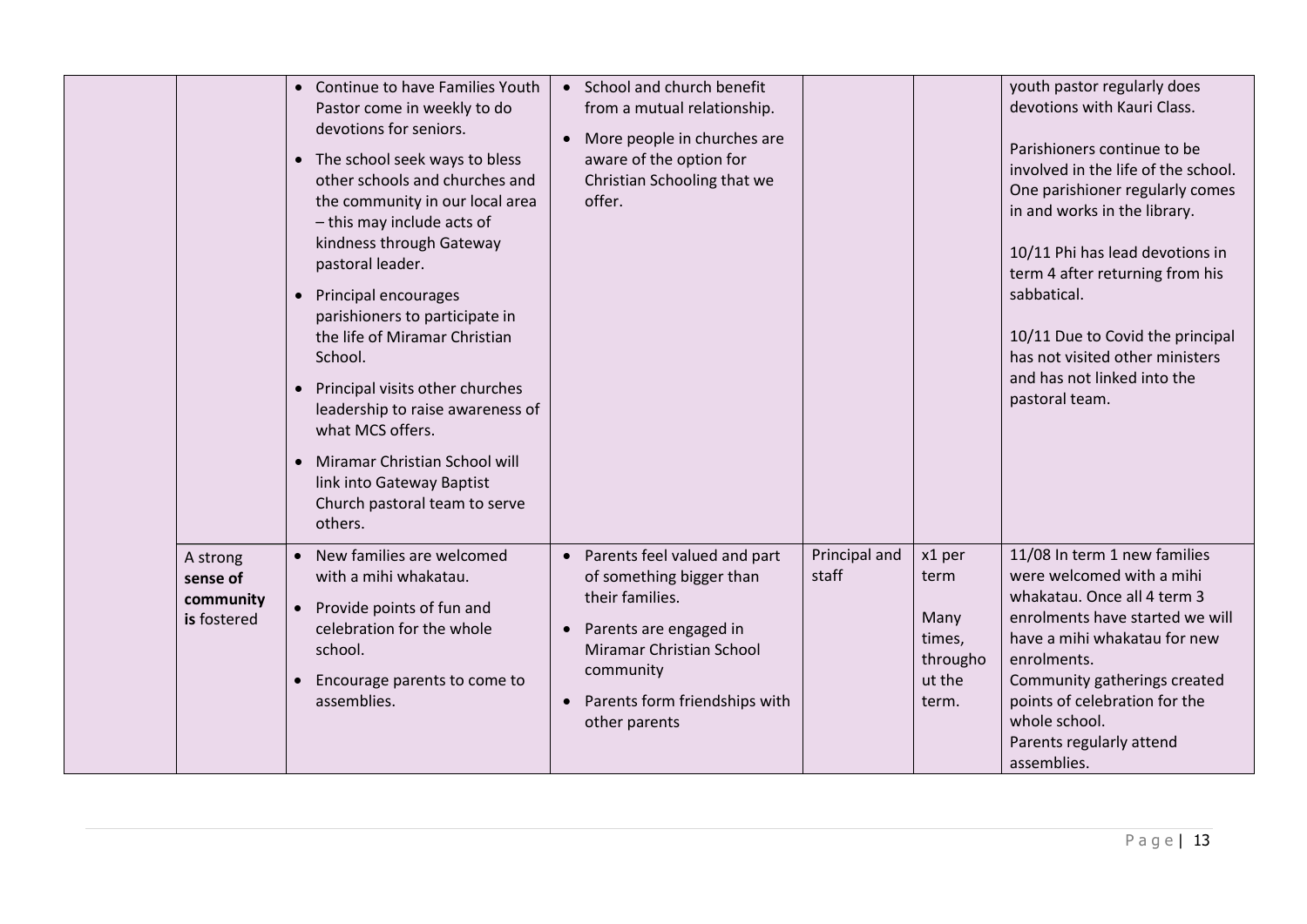| school | Whanau and<br>partnership<br>together. | In the event of another<br>$\bullet$<br><b>Lockdown</b><br>-regular communication will<br>keep parents informed of school<br>procedures and provide words<br>of encouragement<br>- teachers and teachers' aides<br>would be in contact with<br>parents and akonga regularly.<br>- actions to support whānau will<br>be carried out as inspired.<br>Run "Reading Together"<br>$\bullet$<br>Programme for parents.<br>Consult with whanau on ideal<br>$\bullet$<br>ākonga profile and how to<br>understand the school's current<br>values.<br>New APT established<br>$\bullet$<br>Invite parents to share ideas<br>$\bullet$<br>relating to their culture on<br>topics to be studied. | Parents are engaged in<br>$\bullet$<br>Miramar Christian School<br>community.<br>Parents and teachers will be<br>$\bullet$<br>on the same page as teachers<br>and learn ways to effectively<br>support ākonga reading. | Principal and<br>staff<br>Principal and<br>teachers<br>Principal and<br>teachers | x1 per<br>term | 11/8- We have not had another<br>lockdown.<br>10/11<br>Reading Together was run with<br>masks and distancing.<br>Community events were<br>cancelled.<br>Term 4 swimming was a good<br>way to gather parents<br>Prizegiving was run with limits on<br>people to ensure spacing.<br>A new APT leader has been<br>appointed and they co-ordinated<br>parent help at the Church/School<br>Christmas event.<br>In term 2 parents feed<br>information about their culture as<br>ākonga worked on cultural<br>booths. These were displayed at<br>Term 2s community event. |
|--------|----------------------------------------|-------------------------------------------------------------------------------------------------------------------------------------------------------------------------------------------------------------------------------------------------------------------------------------------------------------------------------------------------------------------------------------------------------------------------------------------------------------------------------------------------------------------------------------------------------------------------------------------------------------------------------------------------------------------------------------|------------------------------------------------------------------------------------------------------------------------------------------------------------------------------------------------------------------------|----------------------------------------------------------------------------------|----------------|--------------------------------------------------------------------------------------------------------------------------------------------------------------------------------------------------------------------------------------------------------------------------------------------------------------------------------------------------------------------------------------------------------------------------------------------------------------------------------------------------------------------------------------------------------------------|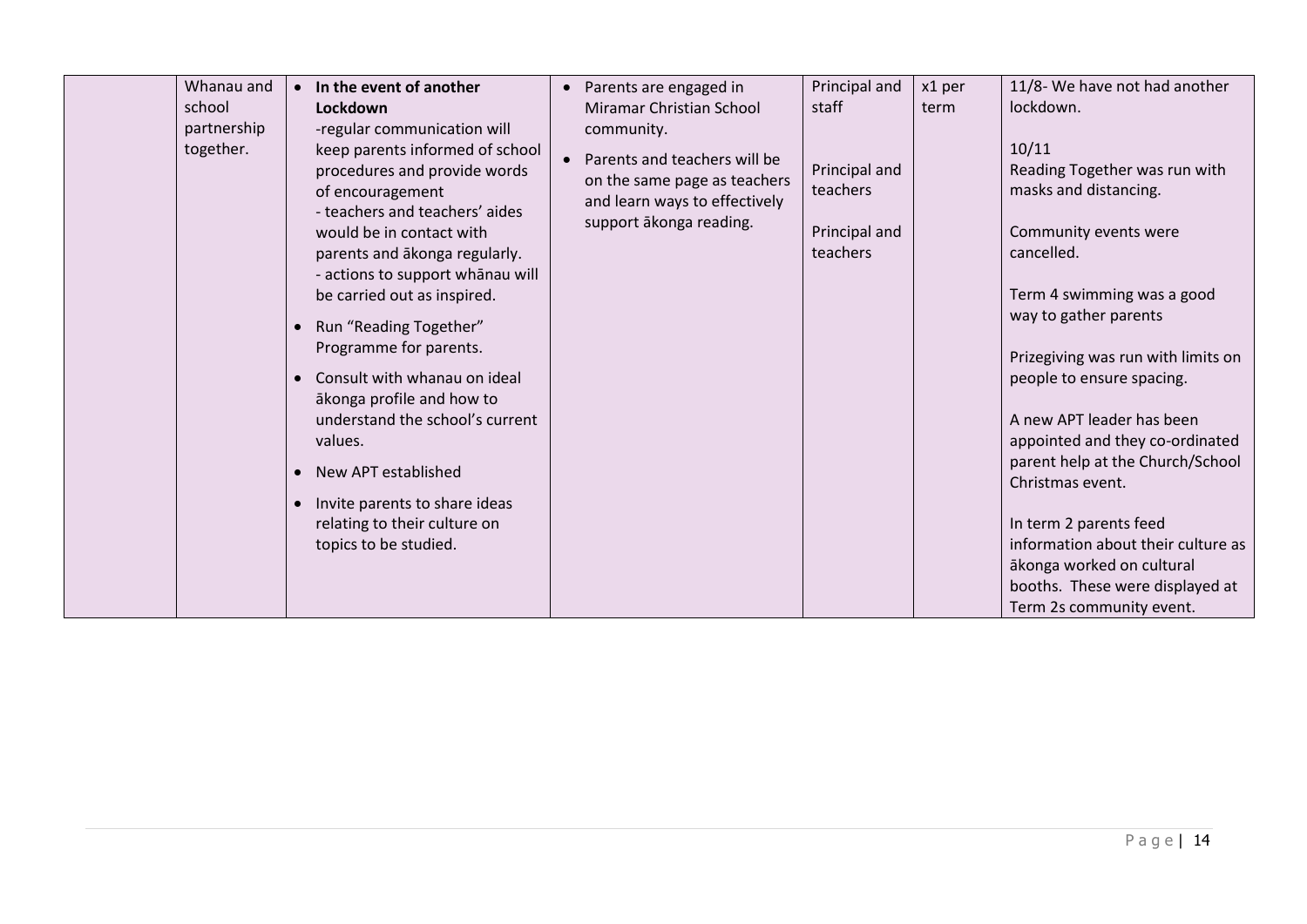|                                                                                                                                                                                                                                                                                                                                                                                                                                              | İV                                          |                                                                                                                                                                                                                                                                                                |                                                                                                                                                                                                                                                                                                                                                                                                                                  |                                                                                                                                             |                   |                                                                                                                                                                                                                                                                                                                                                                                                                        |  |  |
|----------------------------------------------------------------------------------------------------------------------------------------------------------------------------------------------------------------------------------------------------------------------------------------------------------------------------------------------------------------------------------------------------------------------------------------------|---------------------------------------------|------------------------------------------------------------------------------------------------------------------------------------------------------------------------------------------------------------------------------------------------------------------------------------------------|----------------------------------------------------------------------------------------------------------------------------------------------------------------------------------------------------------------------------------------------------------------------------------------------------------------------------------------------------------------------------------------------------------------------------------|---------------------------------------------------------------------------------------------------------------------------------------------|-------------------|------------------------------------------------------------------------------------------------------------------------------------------------------------------------------------------------------------------------------------------------------------------------------------------------------------------------------------------------------------------------------------------------------------------------|--|--|
| Baseline information We are moving from 3 classes to 2<br>classes and our starting number is 25. We have 4 new Akonga<br>starting on day 1. We are eager to see that parents do not loss<br>heart or leave because of our small size but instead see that we<br>still offer a product of high value.                                                                                                                                         |                                             |                                                                                                                                                                                                                                                                                                | seeking ways to honour God and bless those in the community.                                                                                                                                                                                                                                                                                                                                                                     |                                                                                                                                             |                   | Rational We have a lot to offer and wish many Akonga to share in what we provide this is our<br>motivation to grow. We will continue to work on the visibility of MCS. As a school MCS are                                                                                                                                                                                                                             |  |  |
| Over the past 2 years we have worked to improve or visibility.<br>Our "Did you know?" campaign gained good traction. In term 4<br>2020 we received far more enquiries by Christian parents than<br>previously. We pray this increased interest becomes growth.<br>A marketing plan for 2021 has been developed. We are<br>continuing to look to celebrate the positive and seeking to<br>grow as there is much value in Christian education. |                                             |                                                                                                                                                                                                                                                                                                |                                                                                                                                                                                                                                                                                                                                                                                                                                  |                                                                                                                                             |                   |                                                                                                                                                                                                                                                                                                                                                                                                                        |  |  |
| Area                                                                                                                                                                                                                                                                                                                                                                                                                                         | <b>Annual Goal</b><br>for 2021              | <b>Actions</b>                                                                                                                                                                                                                                                                                 | <b>Expected Outcomes</b>                                                                                                                                                                                                                                                                                                                                                                                                         | Who is<br>responsible/<br><b>Resources</b>                                                                                                  | <b>Start date</b> | Outcome/<br><b>Analysis &amp; Reflection</b>                                                                                                                                                                                                                                                                                                                                                                           |  |  |
| A visible and thriving faith-based learning community is welcoming<br>HLN<br>new families.<br>GR                                                                                                                                                                                                                                                                                                                                             | Increase the<br>visibility of<br><b>MCS</b> | • Clear signage -New sign at gate<br>• Videos are edited again to take<br>out parents who are no longer<br>part of our school then put up on<br>our website.<br>Promotional materials kept up to<br>date.<br>Regular updates of school activity<br>$\bullet$<br>to be in website and Facebook. | • The community are aware of<br>where MCS is located and are<br>comfortable about coming<br>into MCS premises.<br>Positive messaging about the<br>school kept up to date.<br>Positive talk about the school<br>in the community.<br>People seeking to find out<br>$\bullet$<br>about Christian schooling for<br>their children can find us.<br>We are seen by people who<br>$\bullet$<br>visit Weta workshops.<br>• ROLL GROWTH! | • Principal<br>Principal//<br>Office<br>Manager<br>• Principal//<br>Office<br>Manager<br>Principal<br>$\bullet$<br>and<br>teaching<br>staff | Term 1<br>Term 1  | 10/11 Regular posts are made on<br>our Facebook page to present our<br>activity positively.<br>7/12 New signage has been<br>ordered<br>The prospectus has been<br>updated for 2022 and Māori<br>names for subheadings are being<br>checked before we issue this.<br>New information about<br>The schools vision,<br>Preference ākonga,<br><b>Updated attendance</b><br>dues,<br>Updated procedures have<br>been added. |  |  |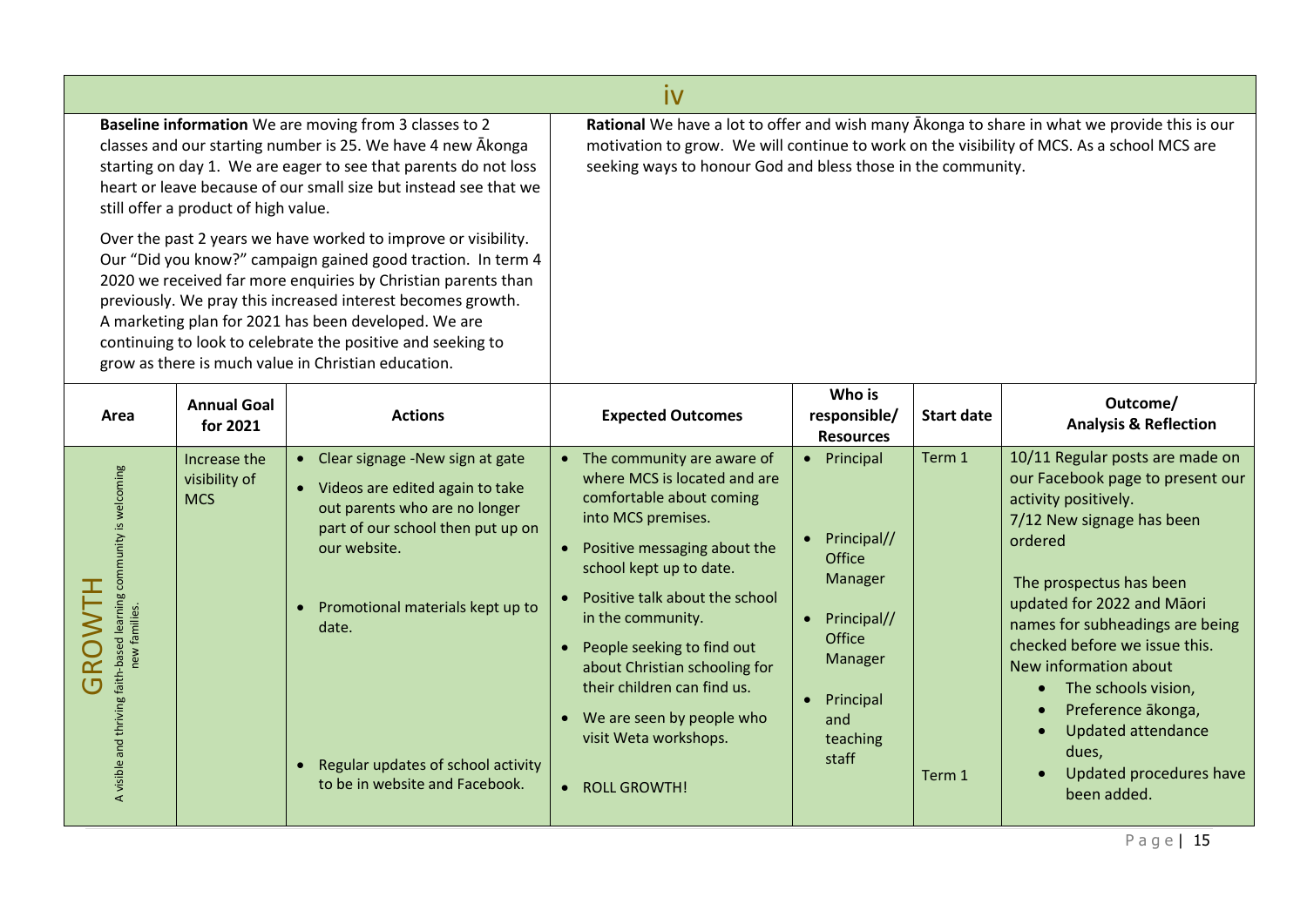|                                                   | • NE-Y2 teacher builds contact<br>with local preschools. Look at<br>transition process.<br>• Principal and teachers will look<br>for possible ways contribute to<br>the community.<br>• At least one event is held<br>annually that provides an<br>opportunity to showcase the<br>school.        |                                                                                                                      | $\bullet$ NE-Y2<br>teacher<br>• Teachers<br>and<br>Principal<br>• Teachers<br>and<br>Principal | Term 1<br>Term 1 | Updates on the website have<br>occurred over the year-<br>All policies are on the website<br>Information able preference and<br>non preference ākonga is on the<br>website<br>Other updates have also been<br>made.<br>New promotional materials were<br>dropped off to centres at the<br>start of the year.<br>We have connected with<br>Montessori.<br>As stated above most<br>kindergartens have not had an<br>appetite for visits.<br>Covid Level 2 has prevented a<br>large school/church community<br>event being run. |
|---------------------------------------------------|--------------------------------------------------------------------------------------------------------------------------------------------------------------------------------------------------------------------------------------------------------------------------------------------------|----------------------------------------------------------------------------------------------------------------------|------------------------------------------------------------------------------------------------|------------------|------------------------------------------------------------------------------------------------------------------------------------------------------------------------------------------------------------------------------------------------------------------------------------------------------------------------------------------------------------------------------------------------------------------------------------------------------------------------------------------------------------------------------|
| Welcome<br>visitors and<br>whanau into<br>the MCS | • Hold a school community<br>gathering once a term.<br>• New senior ākonga learn how to<br>greet, take visitors on a tour and<br>host visitors.<br>• Welcome prospective parents,<br>i.e., Open Day x2+ per year.<br>• New ākonga (and staff) are<br>welcomed once a term at a mihi<br>whakatau. | Strengthen school<br>$\bullet$<br>community.<br>Parents develop relationships<br>with others in school<br>community. | $\bullet$ Staff<br>• Marketing<br>Committee                                                    | Term 1<br>Term 2 | 10/11/2021 A mihi whakatau<br>was held in term 1 for new<br>ākonga. By term 3 we had<br>enough new ākonga to run a<br>second mihi whakatau however<br>this did not occur due to Covid.<br>The NZACs and Mark Larsen were<br>welcomed with a simple mihi<br>whakatau.<br>Community gatherings were held<br>in term 1 and 2.                                                                                                                                                                                                   |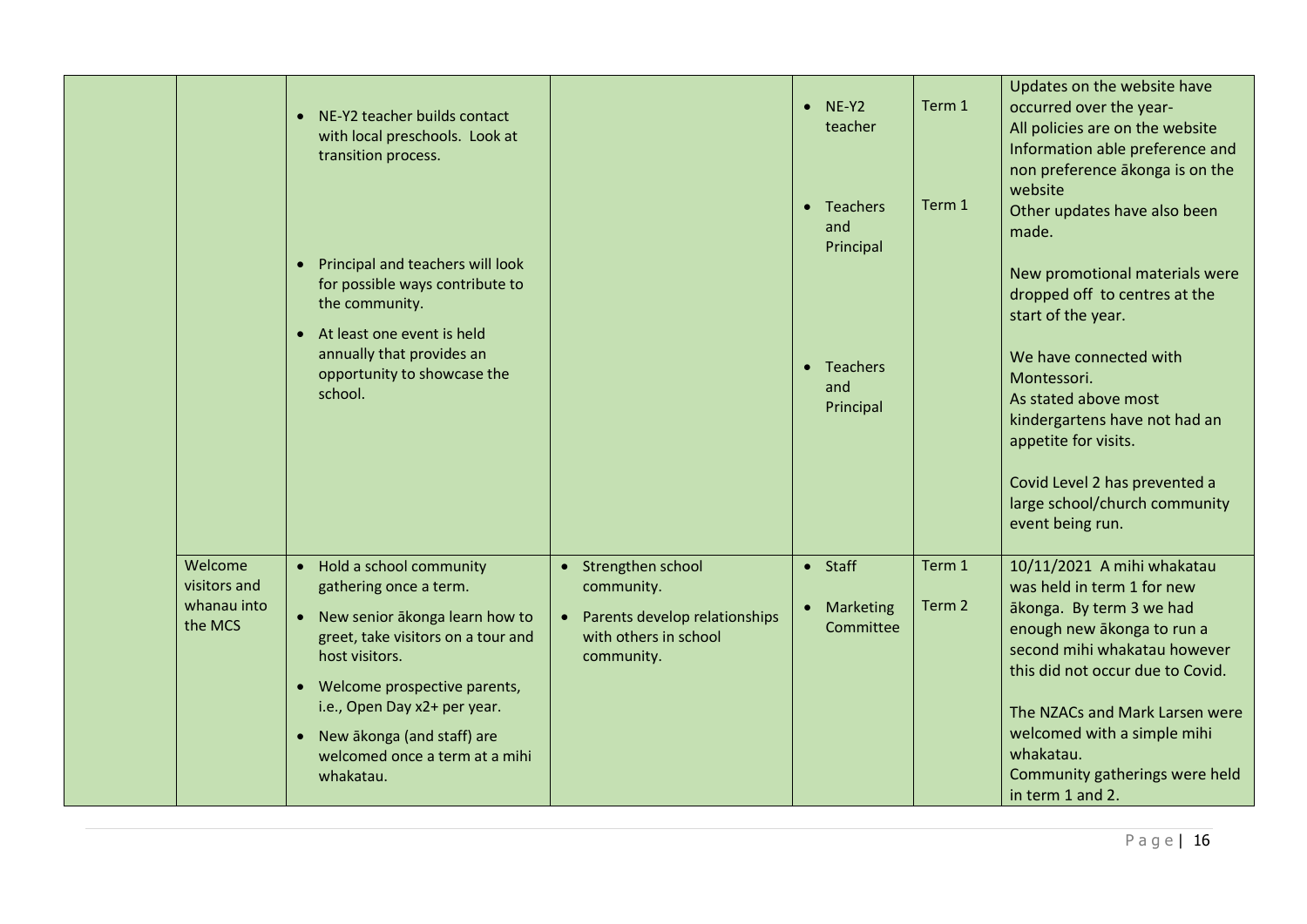|                                            |                                                                                                                                                            |                                                                                    |                     |                 | We held an open evening in Term                                                                                     |
|--------------------------------------------|------------------------------------------------------------------------------------------------------------------------------------------------------------|------------------------------------------------------------------------------------|---------------------|-----------------|---------------------------------------------------------------------------------------------------------------------|
| Ākonga will<br>be proud of<br>their school | Encourage ākonga to recognize<br>and speak positively about their<br>school e.g., Reflect on day and<br>offer prayers of thankfulness<br>before departing. | Ākonga will share positive<br>messages about the school.<br>Akonga will wear their | Teaching<br>staff   | Term1           | Parents have been promoting the<br>school among their friends.<br>Uniform inspections have been<br>held most terms. |
|                                            | Encourage ākonga to take pride<br>in their uniform through PB4L<br>and inspections at least x2 per<br>year one summer and one winter<br>check.             | uniform correctly and with<br>pride.                                               | Deputy<br>Principal | Term 1<br>and 3 |                                                                                                                     |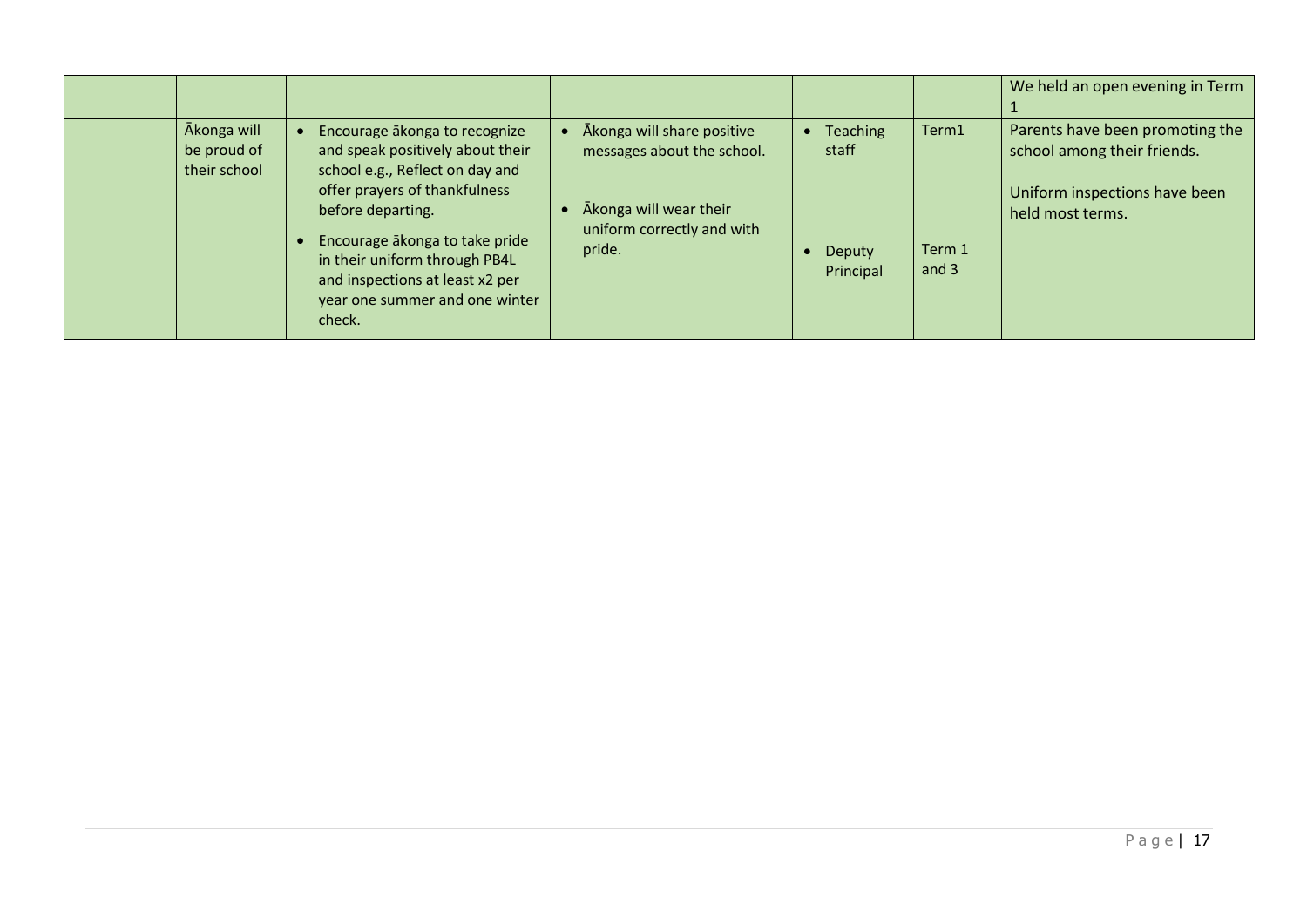|                                                                                                                                                                                                                                                                                         | <b>EXCELLENCE</b>                                                                                                                                                                                                                                                                                                 |
|-----------------------------------------------------------------------------------------------------------------------------------------------------------------------------------------------------------------------------------------------------------------------------------------|-------------------------------------------------------------------------------------------------------------------------------------------------------------------------------------------------------------------------------------------------------------------------------------------------------------------|
| Baseline data MCS classes are multileveled. There is a large age and<br>ability range in each of our classes. This makes some teaching<br>strategies more effective than others. Teachers will be creating ways<br>to cater for all ākonga in their rooms so all ākonga can effectively | Rational As a school we wish to cater well for all akonga and to honour the Treaty Waitangi by<br>increasing our focus on things Māori. Bishop's research shows that what is good for Māori is good for<br>all.<br>A graduate profile - would help the school community to be on the same page about MCS aims. It |
| access the curriculum.<br>As Miramar Christian school is in Aotearoa we wish to Honour the                                                                                                                                                                                              | would also enable teachers to design progressions to move Akonga towards meeting the graduate<br>profile.                                                                                                                                                                                                         |
| Treaty of Waitangi. In 2020, planned activity around things Māori were<br>reduced by COVID (e.g., Mihi Whakatau were not held due to worries                                                                                                                                            | <b>National Education Learning Priorities (NELPS) linked to Excellence:</b><br>Objective.                                                                                                                                                                                                                         |
| about hongi, limitations on singing, and group gatherings). We applied<br>for a URF grant to help us increase our                                                                                                                                                                       | 1. Learners at the centre;<br>Priority: 2. Have high aspirations for every ākonga and support these by partnering with whanau<br>and communities to design and deliver education that responds to their needs and sustains their                                                                                  |
| Despite not being able to locate a graduate profile at the beginning of<br>the year one has been located. This profile could be updated.                                                                                                                                                | identities, languages and cultures.<br>2 Barrier free access;<br>Priority 3: Reduce the barriers to education for all, including Māori and Pasifica ākonga disabled                                                                                                                                               |
|                                                                                                                                                                                                                                                                                         | ākonga and those with learning support needs.<br>Priority 4: Ensure every akonga gains sound foundation skills, including language literacy and                                                                                                                                                                   |
|                                                                                                                                                                                                                                                                                         | numeracy.<br>3. Quality teaching and leadership                                                                                                                                                                                                                                                                   |
|                                                                                                                                                                                                                                                                                         | Priority 5: Meaningfully incorporate te reo Māori and tikanga Māori into everyday life of the<br>place of learning.                                                                                                                                                                                               |
|                                                                                                                                                                                                                                                                                         | Priority 6: Develop staff to strengthen teaching, leadership and learner support capability across<br>the education workforce                                                                                                                                                                                     |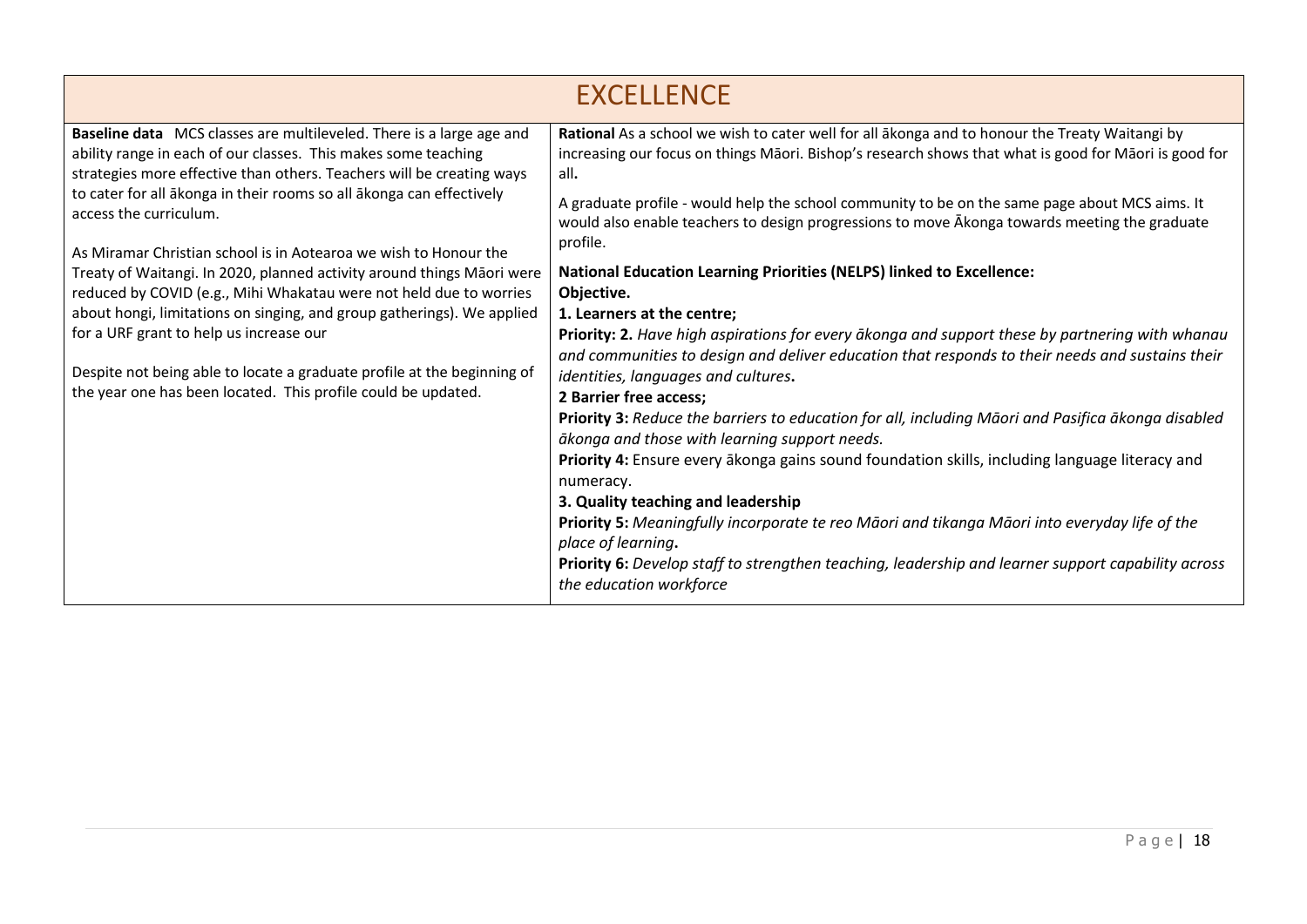| Area                                                                                                                                                                                 | <b>Annual Goal</b><br>for 2021                                                                                        | <b>Actions</b>                                                                                                                                                                                                                                                                                                                                                                                                                               | <b>Expected Outcomes</b>                                                                                                                                                                                                                                                              | Who is<br>responsible/<br><b>Resources</b>           | <b>Start date</b>                  | Outcome/<br><b>Analysis &amp; Reflection</b>                                                                                                                                                                                                                                                                                                                                                                    |
|--------------------------------------------------------------------------------------------------------------------------------------------------------------------------------------|-----------------------------------------------------------------------------------------------------------------------|----------------------------------------------------------------------------------------------------------------------------------------------------------------------------------------------------------------------------------------------------------------------------------------------------------------------------------------------------------------------------------------------------------------------------------------------|---------------------------------------------------------------------------------------------------------------------------------------------------------------------------------------------------------------------------------------------------------------------------------------|------------------------------------------------------|------------------------------------|-----------------------------------------------------------------------------------------------------------------------------------------------------------------------------------------------------------------------------------------------------------------------------------------------------------------------------------------------------------------------------------------------------------------|
| (Academic Excellence) Akonga are succeeding in knowledge, skills and competencies to thrive as transformational Christian<br>leades in the 21 <sup>2</sup> century<br>Щ<br>EXCELLENC | <b>Teachers use</b><br>best practise<br>to meet the<br>social and<br>academic<br>needs of<br>ākonga in<br>their care. | • RTLB PD given to class teachers.<br>• Teaching staff will seek best<br>practice for Christian education<br>offered in Miramar Christian<br>School especially in writing and<br>reading.<br>• Define and use best practice in<br>MCS. Include a range of<br>strategies including strategies<br>that develop self-regulation and<br>increase learner agency.<br>• The regular use of the Notice<br>and Adjust sheet will become<br>embedded. | • Teacher capability will<br>increase.<br>Akonga perceive themselves<br>as learners in all areas of the<br>curriculum.<br>Akonga make at least one<br>year's progress in a year.<br>• A greater percentage of<br>boys achieve at their<br>curriculum level in reading<br>and writing. | Principal<br>and class<br>teachers                   | <b>Term 1-4</b>                    | 11/08-RTLB Pd was provided<br>for term 1-2 2021. This provided<br>great opportunity for teachers<br>to increase their capability.<br>Through creating a document<br>using our values and teaching<br>standards we begun outlining<br>best practice at Miramar<br>Christian School.<br>Notice and Adjust sheets have<br>been developed. These require<br>greater focus.                                          |
|                                                                                                                                                                                      | Increase<br>focus on<br>things Māori,<br>learning and<br>learning<br>environment                                      | • A mihi whakatau will be held as<br>required for new akonga and<br>teachers.<br>• A Kura Ahurea TOA will be<br>appointed to be an In-school<br>lead on things Māori and be<br>trained.<br>Kapa Haka will be taught Term<br>1-2 by professional Kapa Haka<br>teacher<br>• MCS ākonga will perform in a<br>local Māori concert.                                                                                                               | • Treaty of Waitangi will be<br>honoured.<br>Akonga will be more<br>$\bullet$<br>culturally aware.<br>· Māori ākonga will see Māori<br>culture has mana.<br>Teacher capability in things<br>$\bullet$<br>Māori will be developed.                                                     | Principal,<br>Kapa Haka<br>teacher and<br><b>TOA</b> | As<br>required.<br><b>Term 1-2</b> | 11/08- Mihi whakatau have<br>been used to welcome ākonga<br>in term 1 and a second one will<br>be held to welcome new ākonga<br>towards the end of term 3.<br>TOA has attended 2 sessions<br>and brought back learnings to<br>Kura.<br>Kapa Haka taught by<br>professional Kapa Haka teacher<br>for term 1-2 and will continue<br>for term 3 and 4.<br>A grant for things Māori<br>received (\$1700). Kapa Haka |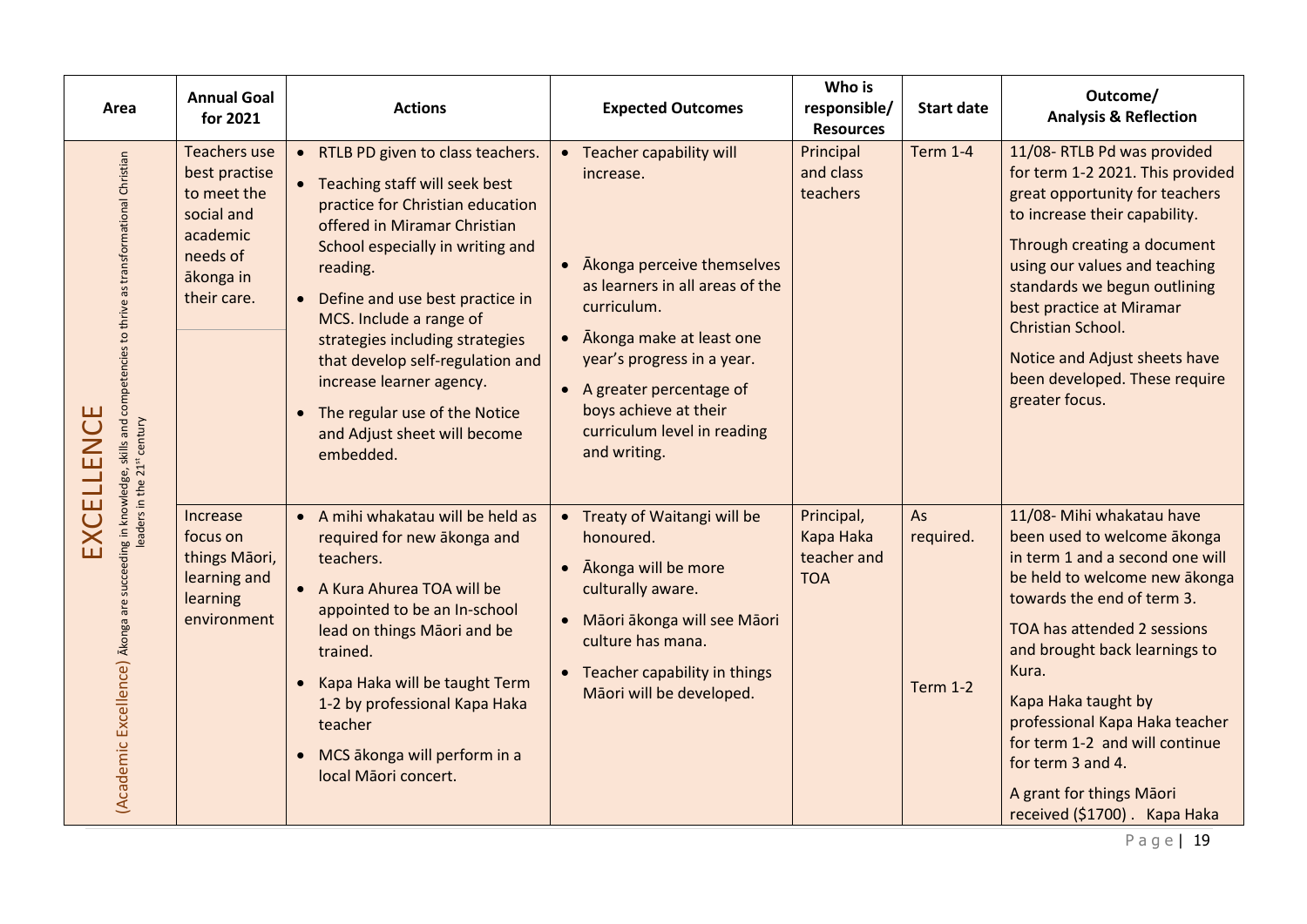|                                             | MCS will apply for a grant for<br>kapa haka uniforms.                                                                                                        |                                                                                                                                                                  |                           | Concert<br>Term 2 | uniforms for whole school made<br>and worn at Kapa Haka Concert.                                                                                                                                                                                                                                 |
|---------------------------------------------|--------------------------------------------------------------------------------------------------------------------------------------------------------------|------------------------------------------------------------------------------------------------------------------------------------------------------------------|---------------------------|-------------------|--------------------------------------------------------------------------------------------------------------------------------------------------------------------------------------------------------------------------------------------------------------------------------------------------|
|                                             | Visit our local marae and then<br>have a noho marae with a<br>suitably sized marae for our<br>school.<br>Begin consulting with Māori<br>through Kura Ahurea. |                                                                                                                                                                  |                           | Term 3 or 4       | <b>Working with Maranatha</b><br>re: marae and are going to visit<br>Otaki church - a significant<br>place for Māori and Pakiha<br>Christians; instead of a marae as<br>Maranatha believe their parent<br>group are not ready to visit a<br>marae.<br>Consulted with Kura Ahurea re:<br>uniforms |
| <b>Review MCS</b><br>deal ākonga<br>profile | Create ideal ākonga profile.<br>In consultation with parents,<br>staff, Bot reps adapt amend<br>and/or endorse the draft<br>graduation profile.              | • The ideal akonga profile<br>guide teachers and akonga<br>towards the aspirational<br>goal of developing Christian<br>leaders for the 21 <sup>st</sup> century. | Principal<br><b>Staff</b> | Term 2            | $11/08$ – Not yet complete                                                                                                                                                                                                                                                                       |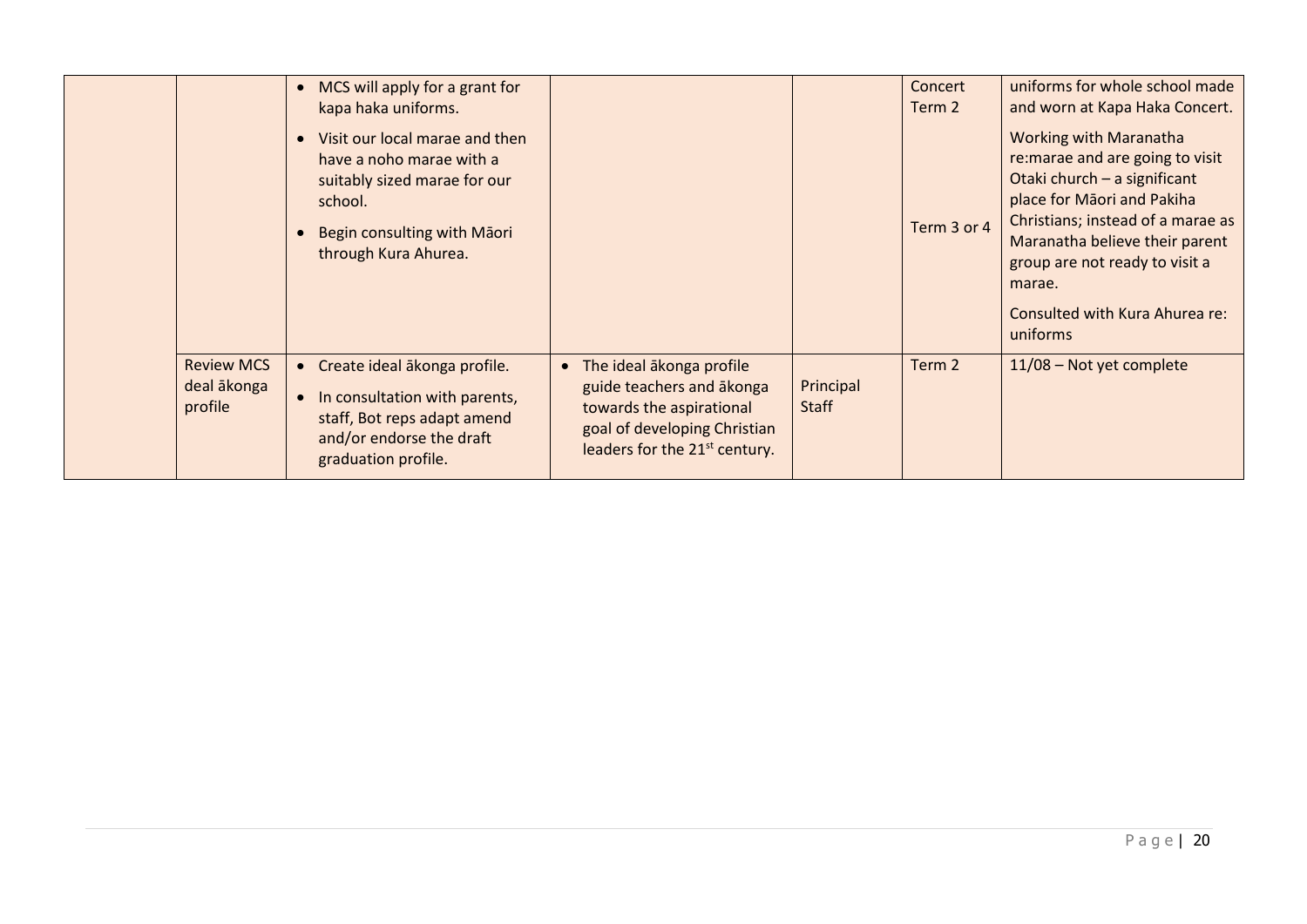### EXELLENCE – Succeeding in Reading

(Academic Excellence) Akonga are succeeding in knowledge, skills and competencies to thrive as transformational Christian leaders in the 21<sup>st</sup> century.

#### **2019 Baseline data**

In 2020 the biggest disparities were between male and female ākonga.

At the end of 2020 overall 76% of ākonga were at or above the appropriate curriculum level.

64% (9/14) of male ākonga were at or above in reading while 92% (13/14) of female ākonga were at or above the appropriate curriculum level.

71% (5/7) of Māori ākonga were at or above in reading while 100% (3/3) of Pasifika ākonga were at or above the appropriate curriculum level.

#### **2020 Targets: To increase the percentage of male ākonga reading at or above the appropriate curriculum level from 64% to 70%.**

**The expected number of Maori ākonga in 2021 is 3. One of these ākonga has severe dyslexia. Currently one is reading above and the other is reading below. Therefore, our goal for 2021 will be for 66% (2/3) Maori ākonga to be reading at or above the expected level by the end of 2021.**

#### **2021 Evaluation:**

**Goal 1:** 66% of male ākonga are now reading at or above their expected levels. This is a similar result to 2020. The goal set was not reached. **Goal 2:** ¼ Māori ākonga are reading at or above their expected level.

| <b>Annual Goal</b><br>for 2021                                                                                                                       | <b>Reading Actions</b>                                                                                                                                                                                                                                                                                                                                                                                                                                                                                | <b>Expected Outcomes</b>                                                                                                                                    | Who is<br>responsible/<br><b>Resources</b>   | <b>Start date</b>         | Outcome/<br><b>Analysis &amp; Reflection</b>                                                                                                                                                                                                                                                                                                     |
|------------------------------------------------------------------------------------------------------------------------------------------------------|-------------------------------------------------------------------------------------------------------------------------------------------------------------------------------------------------------------------------------------------------------------------------------------------------------------------------------------------------------------------------------------------------------------------------------------------------------------------------------------------------------|-------------------------------------------------------------------------------------------------------------------------------------------------------------|----------------------------------------------|---------------------------|--------------------------------------------------------------------------------------------------------------------------------------------------------------------------------------------------------------------------------------------------------------------------------------------------------------------------------------------------|
| To increase<br>the<br>percentage<br>of male<br><b>Akonga</b><br>reading at or<br>above the<br>appropriate<br>curriculum<br>level from<br>64% to 70%. | 1. Teachers identify target akonga and<br>what movement is required to get<br>ākonga to the appropriate level.<br>2. Teachers select materials that engage<br>boys' interest.<br>3. Invite men to come and read with and<br>to ākonga as male role models.<br>4. Deliberately scaffold the reading of<br>texts by introducing vocabulary<br>ākonga may not know before reading.<br>5. Continue to seek specialist support for<br>ākonga who have not made expected<br>gains with standard approaches. | Boys will see reading as a relevant<br>activity for boys.<br>Boys will engage with written word.<br>Boys will make at least a year's<br>progress in a year. | <b>Teachers</b><br>Teachers/<br><b>SENCO</b> | Term 1<br><b>Term 2-3</b> | Having a male teacher in Y4-8 has<br>had a positive impact on male<br>writing. Topics were relevant to<br>boys.<br>Male ākonga have had<br>opportunities to read texts written<br>by male authors.<br>Male ākonga were at 64% at or<br>above and are now at 66% at or<br>above. While this is not the increase<br>desired it does mean most male |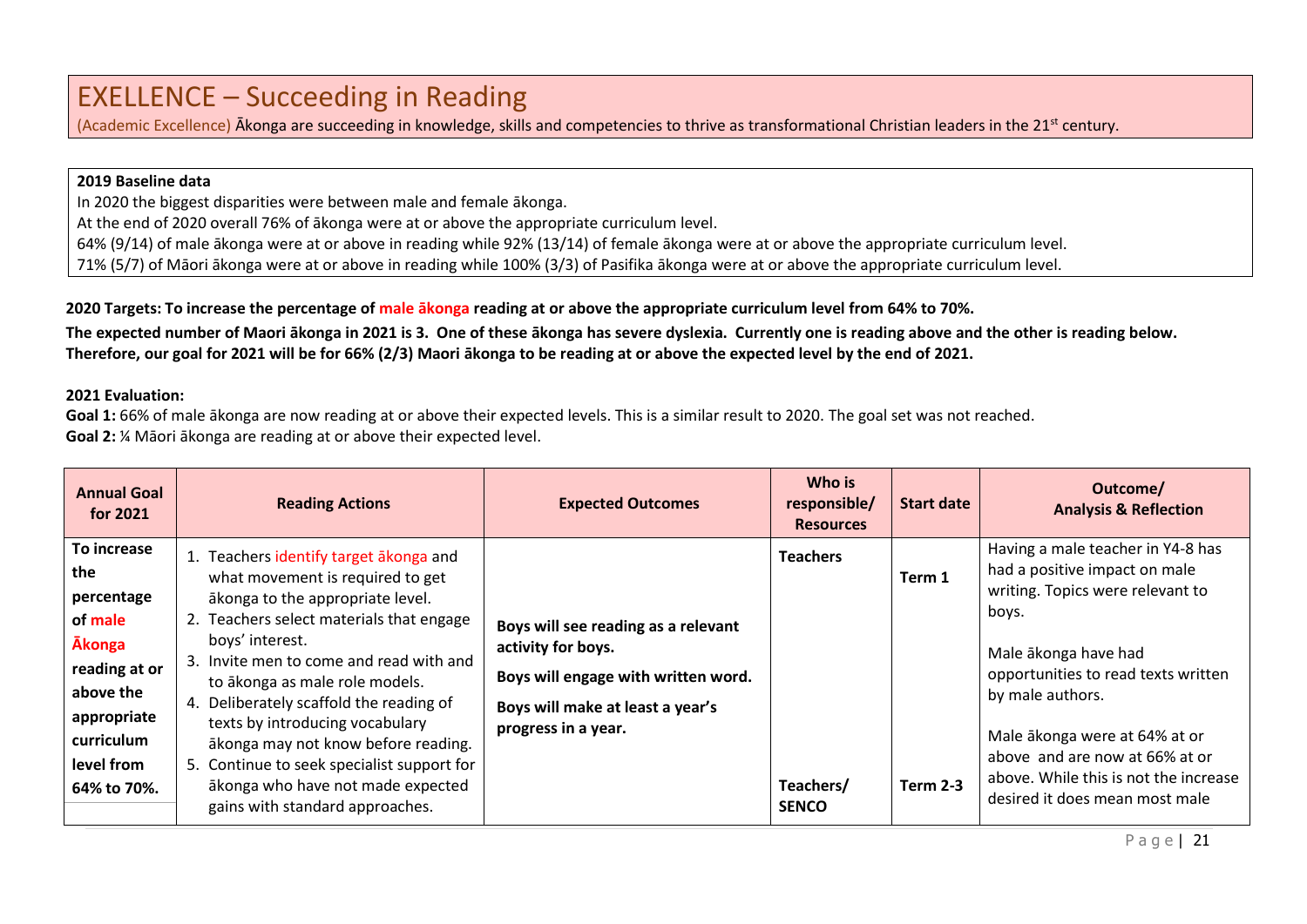| For 66%<br>$(2/3)$ Maori<br>Akonga to be<br>reading at or<br>above the<br>appropriate<br>curriculum<br>level at the | 6. Encourage parents of male akonga to<br>attend the "Reading Together"<br>programme.<br>1. Teachers identify target akonga and<br>what movement is required to get<br>ākonga to the appropriate level.<br>2. Increase the Mana of things Maori by<br>introducing Kapa Haka, teacher's<br>capability of things Māori (Kura<br>Ahurea) joining with local schools in<br>the area Kapa Haka concert.<br>3. Normalise things Māori by selecting<br>material that is relevant to Maori<br>ākonga. Allow Māori ākonga who | Maori will see reading as a relevant<br>activity for Maori.<br>Maori will engage with written word.<br>Maori will make at least one year's<br>progress in a year | <b>Teachers</b><br><b>TOA</b><br><b>Teachers/SEN</b> | ākonga have made a years progress<br>in a year.<br>Things Māori have been promoted,<br>reading material containing stories<br>valuing Māori have been read.<br>While the goal for Māori has not<br>been reached as, ¼ Māori ākonga<br>are reading at or above their<br>expected level; 2 ākonga who are<br>below have made a years progress<br>in a year; the other akonga is well<br>below, has severe dyslexia and has |
|---------------------------------------------------------------------------------------------------------------------|----------------------------------------------------------------------------------------------------------------------------------------------------------------------------------------------------------------------------------------------------------------------------------------------------------------------------------------------------------------------------------------------------------------------------------------------------------------------------------------------------------------------|------------------------------------------------------------------------------------------------------------------------------------------------------------------|------------------------------------------------------|--------------------------------------------------------------------------------------------------------------------------------------------------------------------------------------------------------------------------------------------------------------------------------------------------------------------------------------------------------------------------------------------------------------------------|
| end of 2020                                                                                                         | relate to chosen texts to be experts<br>about the information/ideas in the<br>text and to tell others about their<br>experiences.                                                                                                                                                                                                                                                                                                                                                                                    |                                                                                                                                                                  | <b>CO</b><br>Principal                               | made appropriate progress.                                                                                                                                                                                                                                                                                                                                                                                               |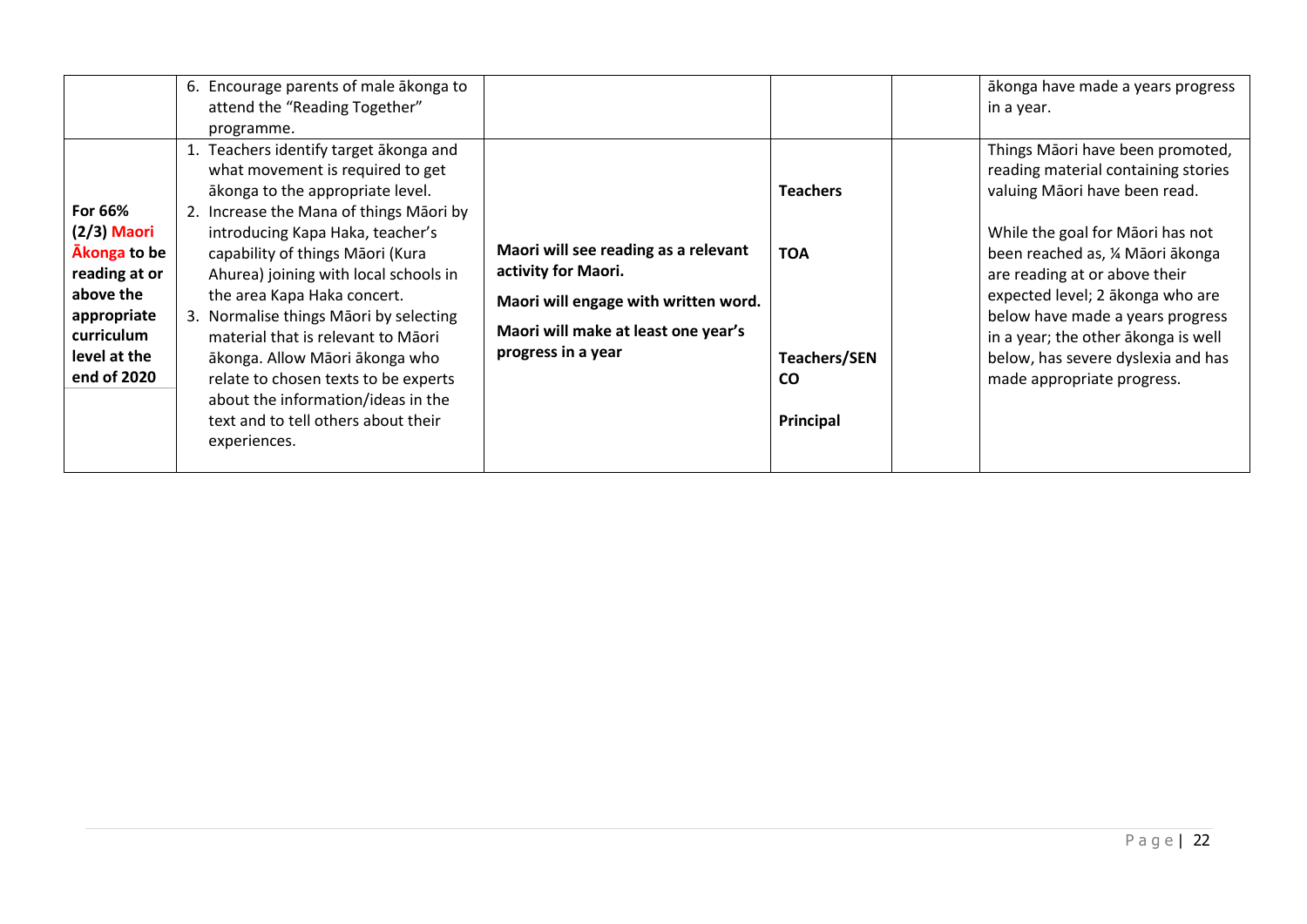### EXCELLENCE – Succeeding in Writing

(Academic Excellence) Ākonga are succeeding in knowledge, skills and competencies to thrive as transformational Christian leaders in the 21<sup>st</sup> century.

#### **2020 Baseline data**

There was a big dip in MCS writing achievement in 2021 die to COVID 19 lockdown. In 2020 the biggest disparities were between male and female ākonga. Overall, 57% of ākonga were at or above the appropriate curriculum level.

35.5% (5/14) of male ākonga were at or above in writing while 78.5% (11/14) of female ākonga were at or above the appropriate curriculum level. This means male ākonga are achieving at a 43% lower than female rate in writing.

71% (5/7) of Māori Ākonga were at or above in writing. Pasifika had 66% (2/3) achieving at or above in writing.

2021 Targets: To increase the percentage of male akonga writing at or above the appropriate curriculum level from 35.5% (5/14) to 57% (8/14). This increase will **only happen if those who slipped behind in 2020 make more than one year's progress in a year. It also assumes we have no more lockdowns. For 66% (2/3) Maori ākonga to be writing at or above the appropriate curriculum level. Refer to reading section for rational.** 

#### **2021 Evaluation:**

**Goal 1:** Male ākonga moved from 35% at or above to 50% at or above.

**Goal 2:** ¼ Māori ākonga are at or above, 2/4 Māori ākonga are below and ¼ is well below**.**

| <b>Annual Goal</b><br>for 2021                                                                                                                 | <b>Writing Actions</b>                                                                                                                                                                                                                                                                                                                                                  | <b>Expected Outcomes</b>                                                                                                                                         | Who is<br>responsible/<br><b>Resources</b>   | <b>Start date</b> | Outcome/<br><b>Analysis &amp; Reflection</b>                                                                                                                                                                                                 |
|------------------------------------------------------------------------------------------------------------------------------------------------|-------------------------------------------------------------------------------------------------------------------------------------------------------------------------------------------------------------------------------------------------------------------------------------------------------------------------------------------------------------------------|------------------------------------------------------------------------------------------------------------------------------------------------------------------|----------------------------------------------|-------------------|----------------------------------------------------------------------------------------------------------------------------------------------------------------------------------------------------------------------------------------------|
| To increase<br>the<br>percentage<br>of male<br>ākonga<br>writing at or<br>above the<br>appropriate<br>curriculum<br>level from<br>35.5% (5/14) | Teachers identify target ākonga,<br>their barriers to learning and what<br>movement is required to get<br>ākonga to the appropriate level.<br>Teachers select topics that engage<br>2.<br>boys' interest.<br>Read examples of good texts<br>3.<br>written by male and female authors<br>as male role models-enjoy these<br>and discuss what makes them good<br>writing. | Boys will see writing as a relevant<br>activity for boys.<br>Boys will engage in writing activities.<br>Boys will make at least one year's<br>progress in a year | <b>Teachers</b><br>Teachers/<br><b>SENCO</b> | Term 1            | Having a male teacher in Y4-8 has<br>had a positive impact on male<br>writing. Topics were relevant to<br>boys.<br>Male ākonga have had opportunities<br>to share their writing with the class<br>and read texts written by male<br>authors. |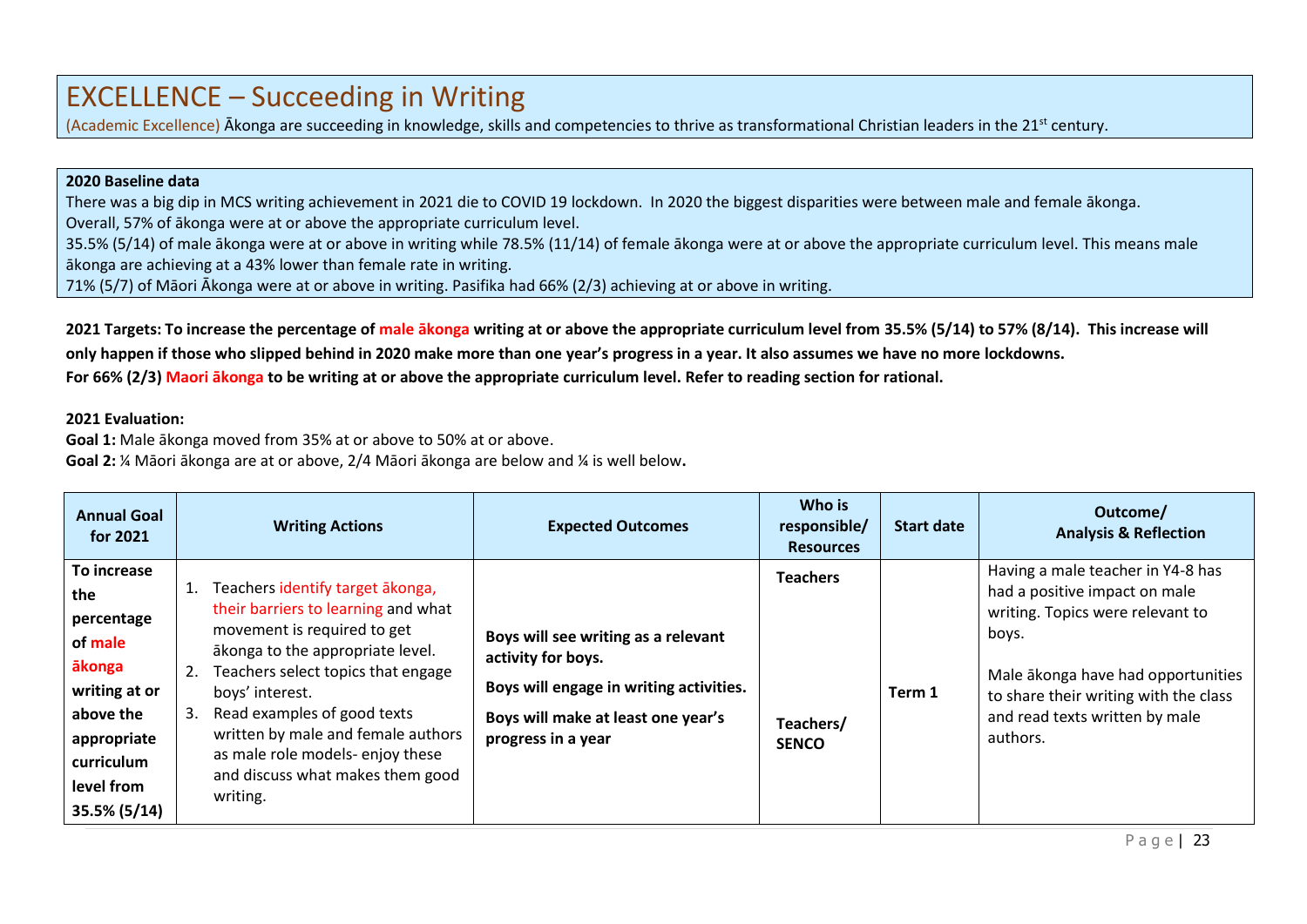| to 57%<br>(8/14%)                                                                                                                   | 4.<br>5.             | Invite boys to share their writing in<br>class- point out good elements of<br>work.<br>Continue to seek specialist support<br>for ākonga who have not made<br>expected gains with standard<br>approaches.                                                                                                                                                                                                |                                                                                                                         | Principal                                                               | Male ākonga moved from 35% at or<br>above to 50% at or above. While this<br>is not 57% it is a significant increase.                                                                                                                                         |
|-------------------------------------------------------------------------------------------------------------------------------------|----------------------|----------------------------------------------------------------------------------------------------------------------------------------------------------------------------------------------------------------------------------------------------------------------------------------------------------------------------------------------------------------------------------------------------------|-------------------------------------------------------------------------------------------------------------------------|-------------------------------------------------------------------------|--------------------------------------------------------------------------------------------------------------------------------------------------------------------------------------------------------------------------------------------------------------|
| For 66%<br>$(2/3)$ Maori<br>Akonga to be<br>writing at or<br>above the<br>appropriate<br>curriculum<br>level by the<br>end of 2021. | 1.<br>2.<br>3.<br>4. | Teachers identify target ākonga,<br>their barriers to learning and what<br>movement is required to get<br>ākonga to the appropriate level.<br>Increase the mana of things Māori-<br>refer above for details.<br>Teachers select topics that engage<br>are relevant to Māori.<br>Read examples of good texts<br>written by Māori authors as - enjoy<br>these and discuss what makes them<br>good writing. | Māori will see writing as a relevant<br>activity for Māori.<br>Māori will make at least a year's<br>progress in a year. | <b>Teachers</b><br><b>TOA</b><br>Teachers/SE<br><b>NCO</b><br>Principal | Barriers for Maori have been<br>identified.<br>Things Māori have had a much<br>greater profile in 2021 than previous<br>years.<br>1⁄4 Māori ākonga are at or above. Two<br>of the akonga who are not at or<br>above have made a years progress in<br>a year. |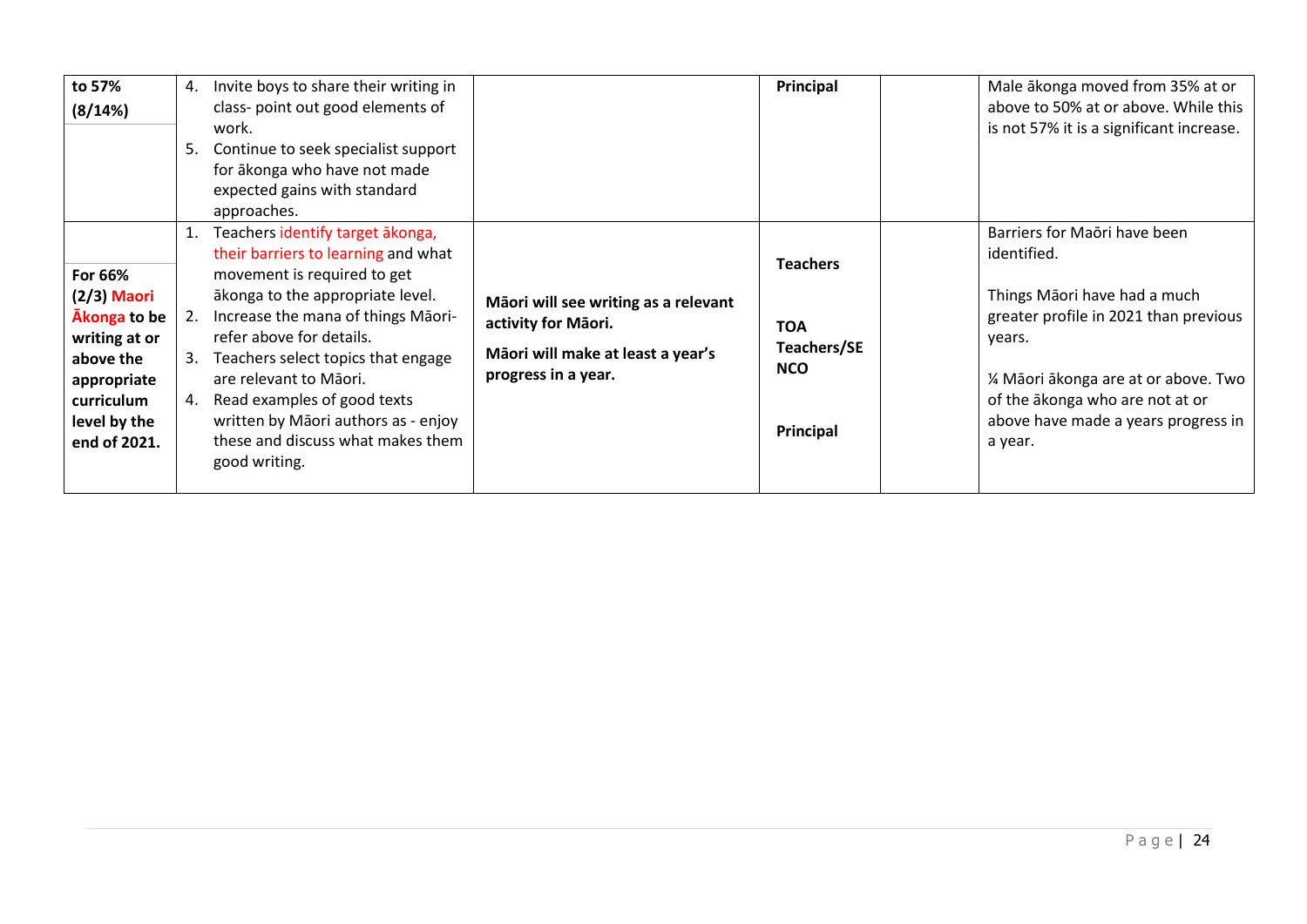### EXCELLENCE – Succeeding in Mathematics

(Academic Excellence) Akonga are succeeding in knowledge, skills, and competencies to thrive as transformational Christian leaders in the 21<sup>st</sup> century.

#### **2020 Baseline data**

Overall, 61% of ākonga were at or above the appropriate curriculum level.

In 2020 male and female ākonga were achieving at approximately the same level. Female ākonga were performing at 64% (9/14) and male ākonga were performing at 57% (8/14) at or above their level expected. There is a difference of one ākonga in these numbers.

71% (5/7) of Māori ākonga were at or above in mathematics. This is higher than any other ethnic group.

2021 Targets: To increase the percentage of ākonga Miramar Christian School ākonga achieving in mathematics at or above the appropriate curriculum level in **mathematics from 61% to 68%.**

**To increase the percentage of Maori ākonga achieving mathematics at or above the appropriate curriculum level from 50% (3/6) to 87.5% (7/8).** NB Māori target set for 2020 requires two Māori ākonga to make more than a year's progress in a year and others to make at least a year's progress in a year.

#### **2021 Evaluation:**

**Goal 1:** 62% of all ākonga were at or above. (Of these 31% are above their expected level.) This goal was not reached.

**Goal 2:** 2/4 ākonga were at or above their expected level in mathematics and 2 were below their expected level. This means these results are the same as the previous year. The goal was not reached.

| <b>Annual Goal</b><br>for $2021$                                                                                            | <b>Mathematics Actions</b>                                                                                                                                                                                                                                                                       | <b>Expected Outcomes</b>                                                                                                                              | Who is<br>responsible/<br><b>Resources</b> | <b>Start date</b> | Outcome/<br><b>Analysis &amp; Reflection</b>                                                                                                                                                                                                |
|-----------------------------------------------------------------------------------------------------------------------------|--------------------------------------------------------------------------------------------------------------------------------------------------------------------------------------------------------------------------------------------------------------------------------------------------|-------------------------------------------------------------------------------------------------------------------------------------------------------|--------------------------------------------|-------------------|---------------------------------------------------------------------------------------------------------------------------------------------------------------------------------------------------------------------------------------------|
| To increase                                                                                                                 | 1. Teachers identify target akonga, their                                                                                                                                                                                                                                                        | Akonga requiring extra support                                                                                                                        | <b>Teachers</b>                            |                   | 7/12: Target ākonga were identified.                                                                                                                                                                                                        |
| the<br>percentage of<br><b>Ākonga</b><br><b>Miramar</b><br><b>Christian</b><br>School Akonga<br>achieving in<br>mathematics | barriers to learning and what<br>movement is required to get akonga to<br>the appropriate level.<br>2. Teachers embed strategies/practices<br>learnt in 2019 into classroom<br>programme by teaching problem<br>solving in mixed ability groups, through<br>a range of relevant word problems at | will receive this.<br>Interesting and engaging<br>programmes will be run in all<br>rooms.<br>Akonga will see themselves as<br>capable mathematicians. | <b>Teachers</b><br>Pact-                   | <b>Term 1-4</b>   | Notice and adjust sheets were used to<br>help teachers work out how they could<br>identify needs of target akonga.<br>Problem solving was taught but not<br>weekly.<br>62% of all ākonga were at or above.<br>(Of these 31% are above their |
| at or above                                                                                                                 | least once a week.                                                                                                                                                                                                                                                                               |                                                                                                                                                       | <b>Teachers</b>                            |                   |                                                                                                                                                                                                                                             |